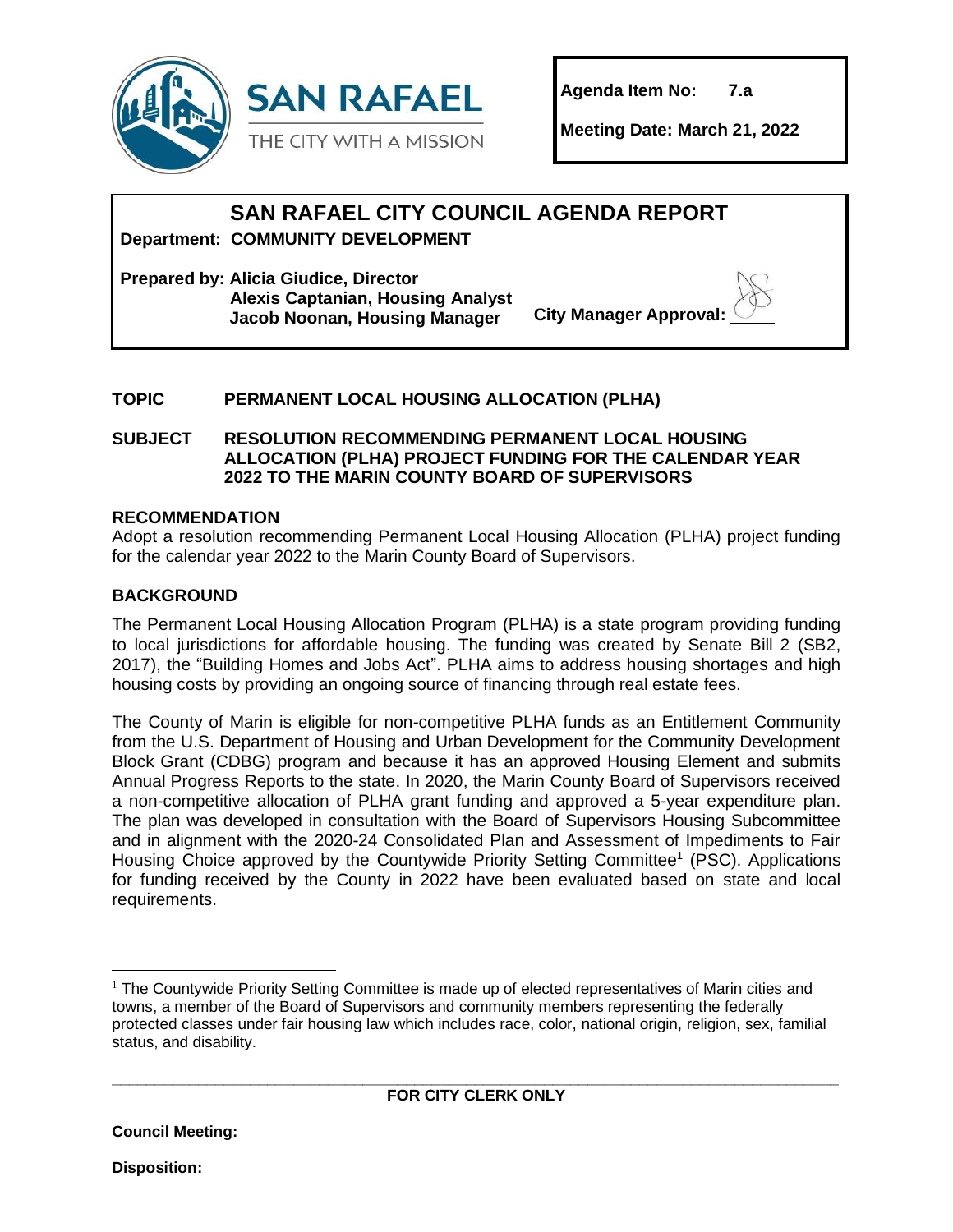# **SAN RAFAEL CITY COUNCIL AGENDA REPORT / Page: 2**

The draft resolution provided with this report as Attachment 1 includes the recommendation for awarding PLHA funding requests received for projects in San Rafael. The recommendation has been drafted following the plan and the goals and criteria established by the Countywide PSC and by the California Department of Housing and Community Development (HCD).

Following City Council action, the PLHA funding recommendation will be vetted through the Countywide PSC. In early May, the Board of Supervisors will hold a final public hearing on the recommendations from the Countywide PSC, and subsequently the County will submit the list of approved projects to HCD.

#### **ANALYSIS:**

All project applications were evaluated by County staff based on the PLHA criteria developed by HCD and on the PSC approved program goals.

HCD PLHA Criteria:

- Project readiness: applicant must have site control for development projects, land use entitlements, environmental review, and commitments of other required funding and resources.
- Priority for projects supporting individuals and households earning 60% AMI or below.

#### PSC Approved Program Goals:

In addition to the criteria set forth by HCD, the PSC approved the following PLHA program goals, which are informed by the HUD approved 2020-24 Consolidated Plan and Analysis of Impediments to Fair Housing Choice:

- Family Housing
- Rental Housing Acquisition, New Construction, Rehabilitation
- Homeowner Housing Acquisition, New Construction, Rehabilitation
- Special Needs Housing
- Land trust in eastern Marin that provides home ownership opportunities, with specific inclusion for African Americans

Additionally, in alignment with the PSC's efforts on fair housing and equity, all applications include:

- A demographic assessment (race/ethnicity, people with disabilities, families) of the applicant's existing housing projects in Marin.
- Demographics of staff and board members of the applicant organization(s).

#### **Applications Received and Funding Recommendation**

A total of eight (8) PLHA applications were received for projects across the county, two (2) of which are in San Rafael.

Following the program goals and priorities, PLHA funds are dispersed across the three (3) CDBG Planning Areas of San Rafael, Novato, and County Other, with the goal of funding one project in each area each funding cycle. This funding is designed to provide grants for eligible housing-related projects and programs that help meet housing needs of local communities.

The State requires a local one-for-one match of trust fund dollars to award PLHA funding. This local match can come from the Marin County Affordable Housing Fund (Housing Trust), which can fund projects in all jurisdictions of Marin County. This activity was recommended by staff to ensure effective and efficient deployment of PLHA funds. Together the matched funds support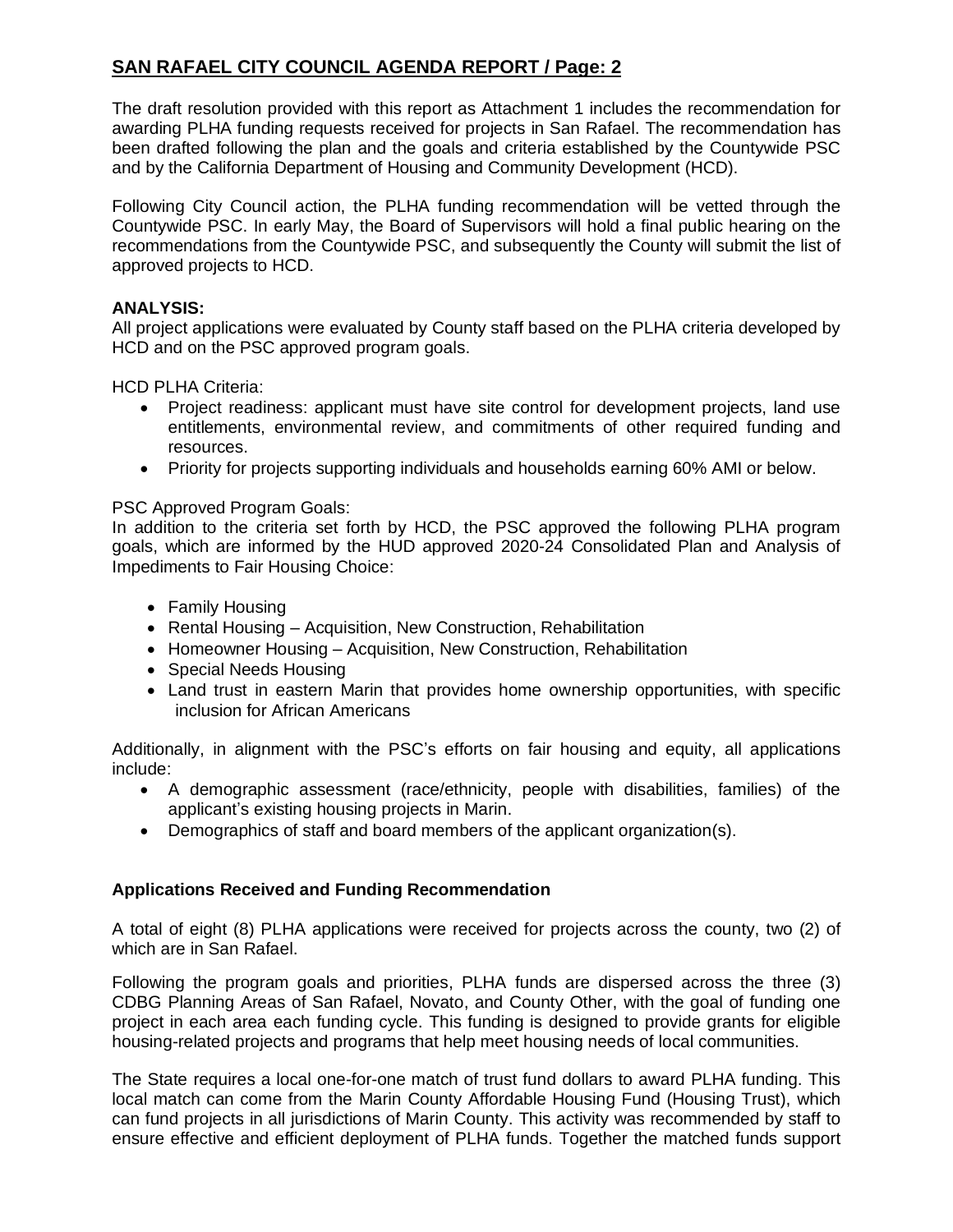# **SAN RAFAEL CITY COUNCIL AGENDA REPORT / Page: 3**

predevelopment, development, acquisition and preservation of multifamily projects, with an emphasis on projects housing those that are at or under 60 percent Area Median Income (AMI), as stipulated in the PLHA Final Guidelines. In consultation with City of San Rafael staff, PLHA projects can also be reviewed with a match of San Rafael Housing Trust dollars.

For the 2022 program year, the County has \$1,127,763 in PLHA funds to distribute. The County recommendation is to award the funds approximately proportional between the three planning areas (San Rafael, Novato, Countywide) with the requirement one-for-one match of local funds coming from the County Housing Trust fund. Therefore, the share of PLHA funds available for applications in the San Rafael Planning Area is \$357,125 which will be matched with an equal funding award from the County Housing Trust.

The projects in San Rafael requesting PLHA funding were:

**Belvedere St. (Canal Alliance)** is a conceptual project that includes acquisition of a marketrate multi-unit property in San Rafael's Canal neighborhood consisting of between 25 to 35 apartments. As envisioned, the existing property would be converted to permanently affordable housing. Canal Alliance has requested \$400,000 in PLHA funds (with a match of \$400,000 from the County of Marin Affordable Housing Fund) for acquisition of the Belvedere St. project. The project concept was reviewed by the City Council on March 7, 2022 as part of the City's 2021 Affordable Housing NOFA recommendations, at which time the City Council also preliminarily committed \$400,000 in City Affordable Housing Trust Funds with an option for Canal Alliance to request additional funding should PLHA not be awarded.

At this time, PLHA funding is not recommended for the Belvedere St. project. For the project to be eligible under the state guidelines for PLHA funding, Canal Alliance must have site control. Once site control is obtained, Canal Alliance may reapply for PLHA, with the City's housing trust fund counted as the local match, or if funding is available, a match from the County trust fund could be used.

PLHA Funding Recommendation: \$0

**3301 Kerner (Eden Housing)** is a State Homekey project (with a City funding match) in the Canal neighborhood. This project was awarded additional funding through a loan of \$850,000 on March 7, 2022 through the 2021 Affordable Housing NOFA. This project is the adaptive reuse of an existing three-story office building. Once complete, the project will provide 40 apartments serving as supportive housing with wrap around services for formerly homeless persons with mental illness. Eden Housing has requested \$1,025,000 in PLHA funds and \$1,025,000 from the County Affordable Housing Fund for predevelopment expenses.

This project meets the regulatory requirements set forth by the PLHA program including readiness and site control. In addition, the project meets two of the program goals approved by the PSC, which are the project creates rental housing and serves a special needs population.

PLHA Funding Recommendation: \$357,125

#### **FISCAL IMPACT:**

There is no direct cost or revenue impact from the recommended action.

The City Council recommendation would be to the Priority Setting Committee to recommend that the Board of Supervisors allocate the funds as proposed for projects in the San Rafael Planning Area. The award of PLHA funds requires a one-for-one local funding match, which each project has requested from the County Housing Trust Fund. Additionally, on March 7, 2022 the City Council awarded Affordable Housing Trust funds to both projects which could be used as the local match required by the PLHA funding guidelines.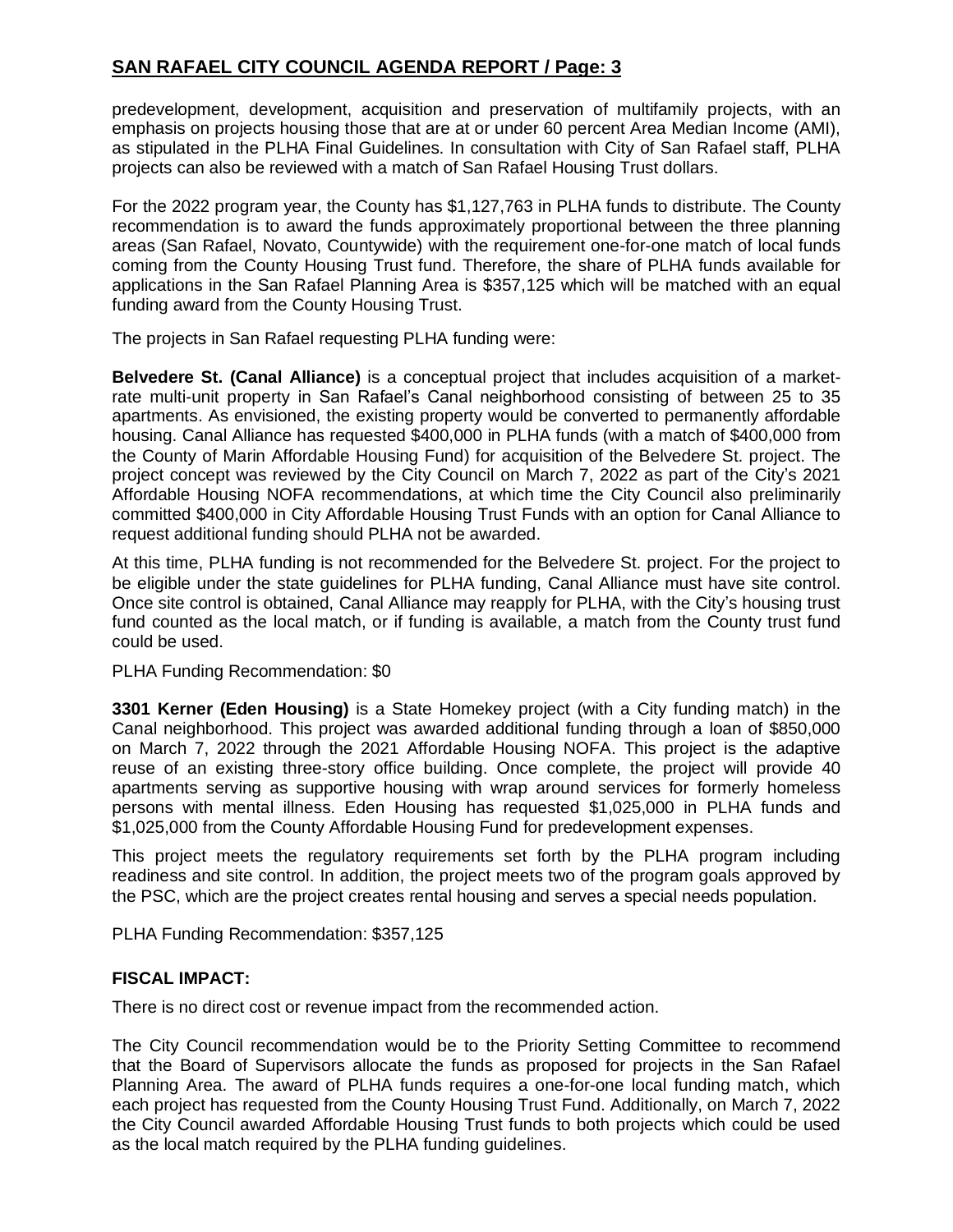# **SAN RAFAEL CITY COUNCIL AGENDA REPORT / Page: 4**

#### **OPTIONS:**

- 1. Approve the PLHA funding as recommended.
- 2. Defer to the Countywide Priority Setting Committee to provide the recommendation for the San Rafael Planning Area applications.
- 3. Do not approve the recommendation and provide direction to staff.

#### **ACTION REQUIRED:**

Adopt a resolution recommending Permanent Local Housing Allocation (PLHA) project funding for the calendar year 2022 to the Marin County Board of Supervisors.

#### **ATTACHMENTS:**

Attachment 1 Resolution Attachment 2 PLHA Guidelines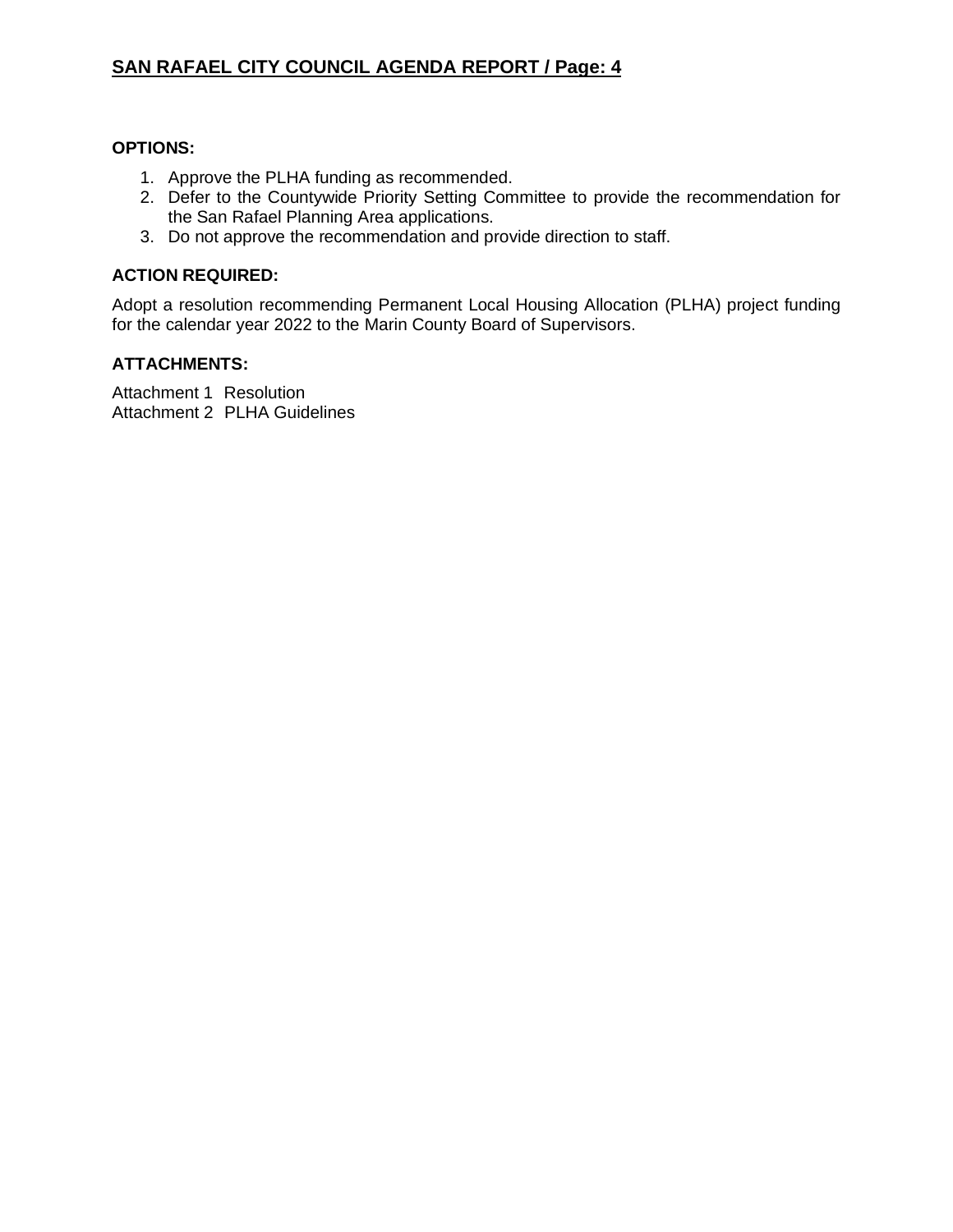#### **RESOLUTION NO. \_\_\_\_\_\_\_\_\_\_\_\_**

#### **RESOLUTION OF THE SAN RAFAEL CITY COUNCIL RECOMMENDING PERMANENT LOCAL HOUSING ALLOCATION (PLHA) PROJECT FUNDING FOR THE FISCAL YEAR 2022-23 TO THE MARIN COUNTY BOARD OF SUPERVISORS**

**BE IT RESOLVED** by the Council of the City of San Rafael as follows:

**WHEREAS** in September 2017, the Governor signed into law Senate Bill 2, the "Building Homes and Jobs Act"; and

**WHEREAS** in February 2020, the California Department of Housing and Community Development (HCD) released the PLHA Program Notice of Funding Availability (NOFA) for ongoing local government provision of housing financing through real estate fees; and

**WHEREAS** in July 2020, the Marin County Board of Supervisors passed a resolution to apply for PLHA grant funding through the non-competitive NOFA process; and

**WHEREAS** in August 2020, the Marin County Board of Supervisors approved a 5-year expenditure plan for the funds; and

**WHEREAS** in September 2021, the Countywide Priority Setting Committee approved program goals for projects; and

**WHEREAS** on March 21, 2022, the City Council reviewed the submitted applications in accordance with the required selection process;

**NOW, THEREFORE IT IS HEREBY RESOLVED** that the City Council recommends to the Marin County Board of Supervisors that the \$357,125 in PLHA funds available for allocation by the City of San Rafael be distributed to Eden Housing's 3301 Kerner project, subject to adjustments necessary to accommodate any changes in the County of Marin's final allocation from the California Department of Housing and Community Development (HCD).

**I, LINDSAY LARA,** City Clerk of the City of San Rafael, hereby certify that the foregoing resolution was duly and regularly introduced and adopted at a regular meeting of the Council of said City held on the 21st day of March 2022, by the following vote:

**AYES: COUNCIL MEMBERS:**

**NOES: COUNCIL MEMBERS:**

**ABSENT: COUNCIL MEMBERS:**

**Lindsay Lara, City Clerk**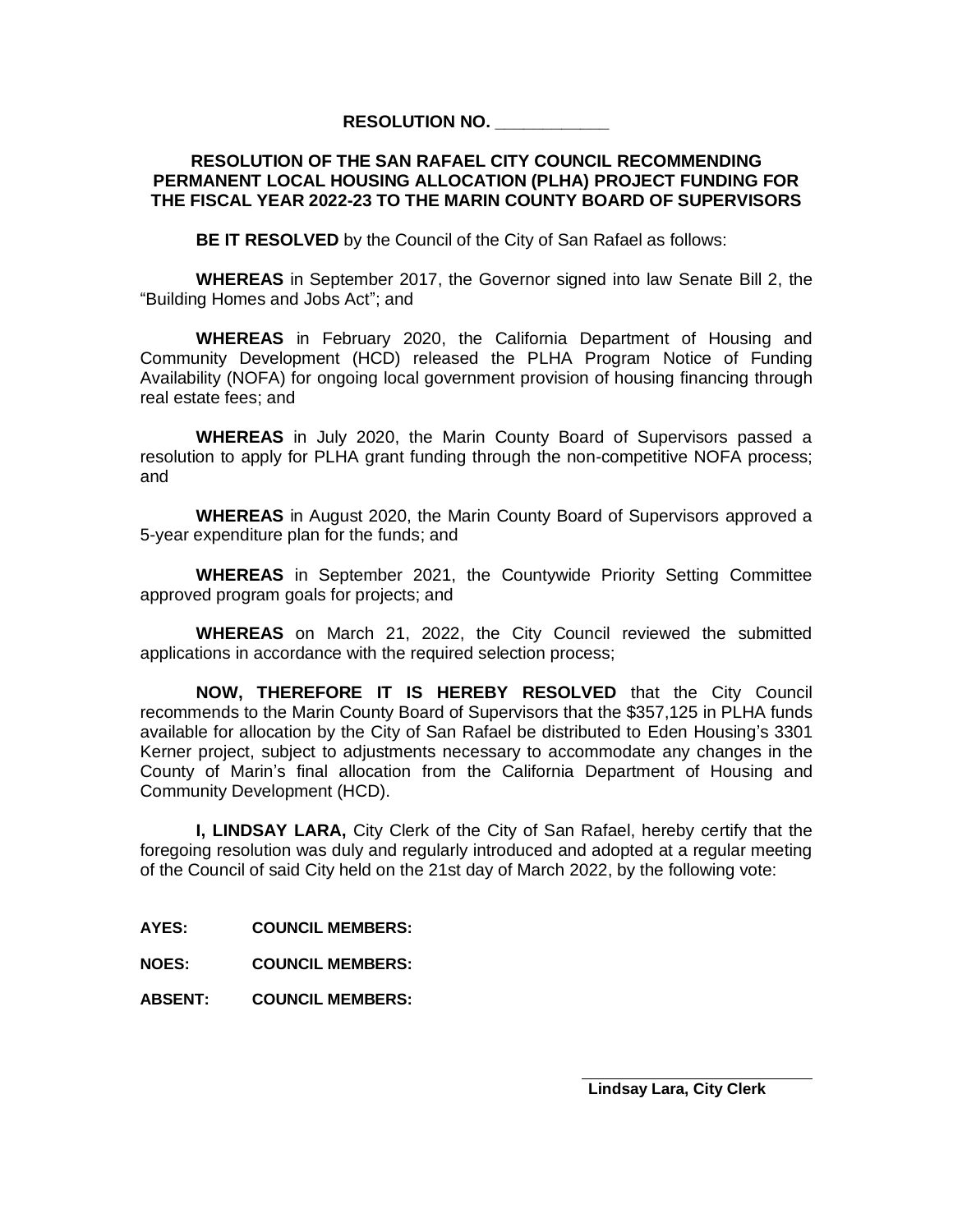# **Permanent Local Housing Allocation Final Guidelines**



**Gavin Newsom, Governor State of California**

**Alexis Podesta, Secretary Business, Consumer Services and Housing Agency**

**Douglas R. McCauley, Acting Director California Department of Housing and Community Development**

> 2020 West El Camino Avenue, Suite 150 Sacramento, CA 95833

> > **October 2019**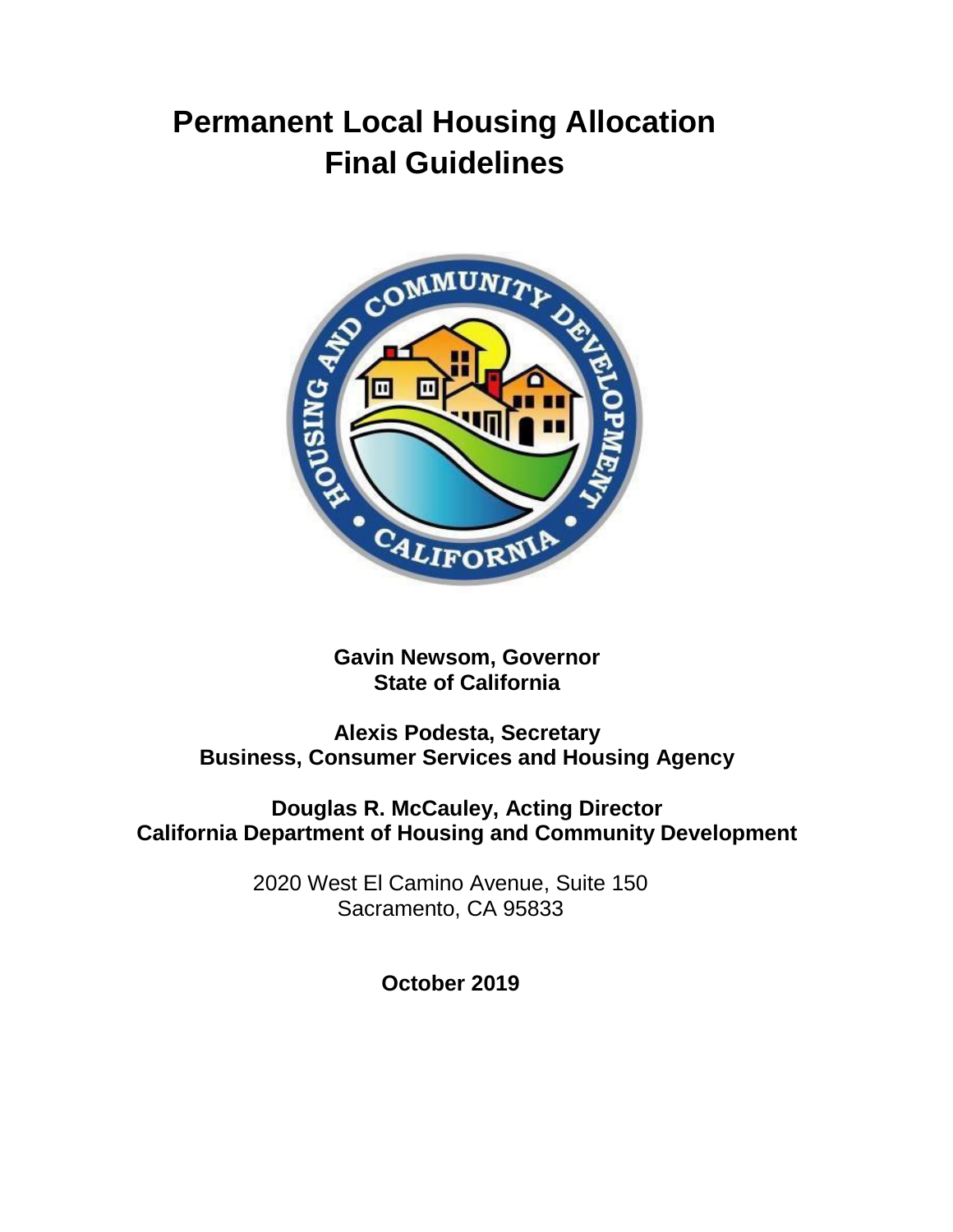The matters set forth herein are regulatory mandates, and are adopted in accordance with the authorities set forth below:

Quasi-legislative regulations … have the dignity of statutes … [and]… delegation of legislative authority includes the power to elaborate the meaning of key statutory terms…

*Ramirez v. Yosemite Water Co.*, 20 Cal. 4th 785, 800 (1999)

In consultation with stakeholders, the California Department of Housing and Community Development (Department) may adopt Guidelines to implement this Section, including determining allocation methodologies. Any guideline, rule, policy, or standard of general application employed by the Department in implementing this chapter shall not be subject to the requirements of the Administrative Procedure Act (Chapter 3.5 (commencing with Section 11340) of Title 2 Government Code, Part 1 of Division 3).

NOTE: Authority Cited: Health and Safety Code Section 50470, subdivision (d).

The Department reserves the right, at its sole discretion, to suspend or amend the provisions of these Guidelines, including, but not limited to, grant award amounts.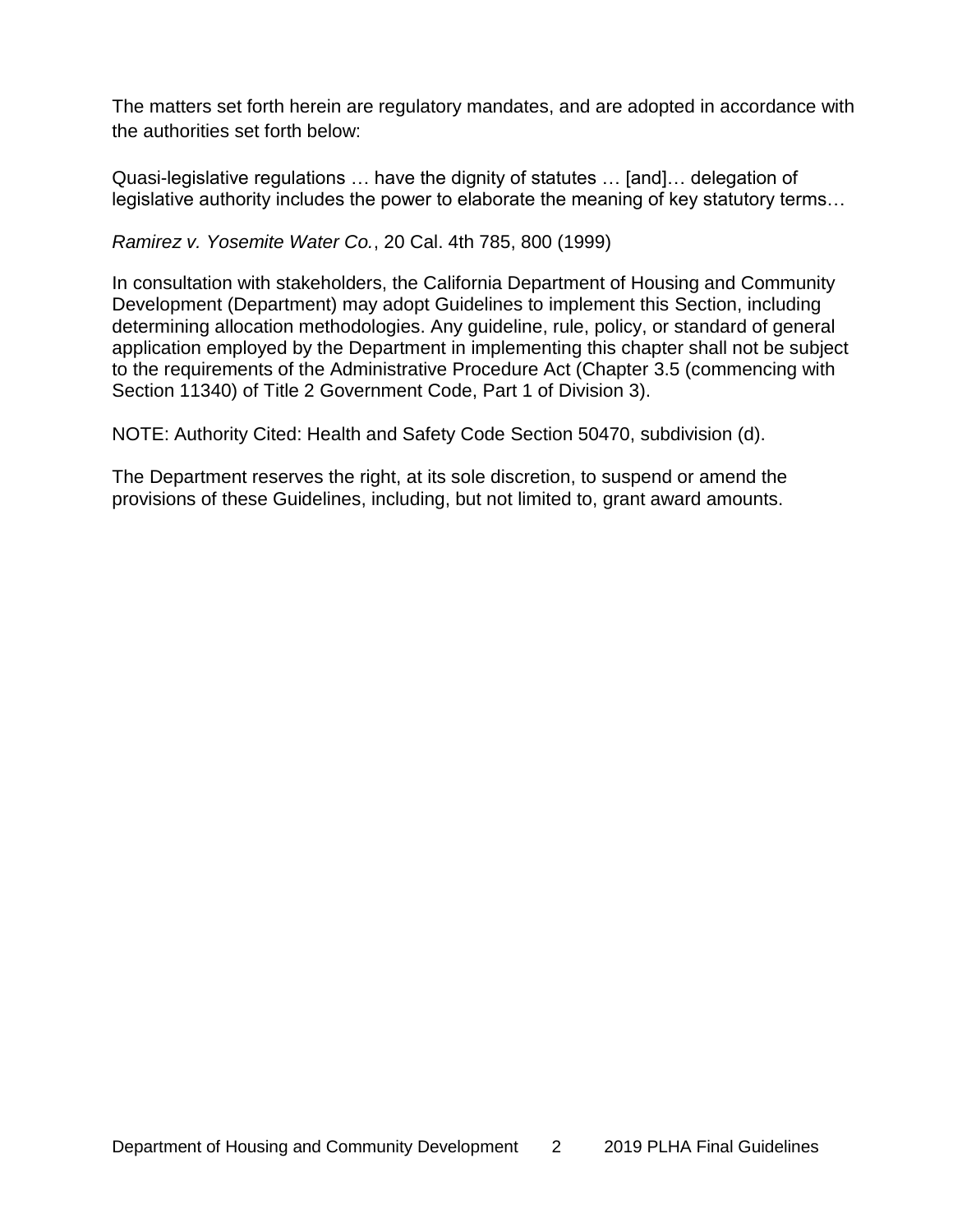# **INTRODUCTION**

Chapter 364, Statutes of 2017 (SB 2, Atkins) was part of a 15-bill housing package aimed at addressing the state's housing shortage and high housing costs. Specifically, it establishes a permanent source of funding intended to increase the affordable housing stock in California. The revenue from SB 2 will vary from year to year, as revenue is dependent on real estate transactions with fluctuating activity. The legislation directs the California Department of Housing and Community Development (Department) to use 70 percent of the revenue collected, beginning in calendar year 2019, to provide financial assistance to local governments for eligible housing-related projects and programs to assist in addressing the unmet housing needs of their local communities. This program is hereafter referred to as the Permanent Local Housing Allocation (PLHA) program.

Guidelines for the PLHA program are organized into five Articles as follows:

Article I. General provisions: This article includes information on the purpose of the Guidelines, program objectives, and definitions used throughout the document.

Article II. Program funding: This article describes allocation formulas and methodologies, and award amounts.

Article III. Formula allocation component: This article describes the requirements for Applicants to apply for funds under the formula allocation of the PLHA program.

Article IV. Competitive allocation component: This article describes requirements and uses for PLHA competitive allocation funds.

Article V. Administration: This article describes administrative functions such as terms, non-performance remedies, and reporting and monitoring requirements.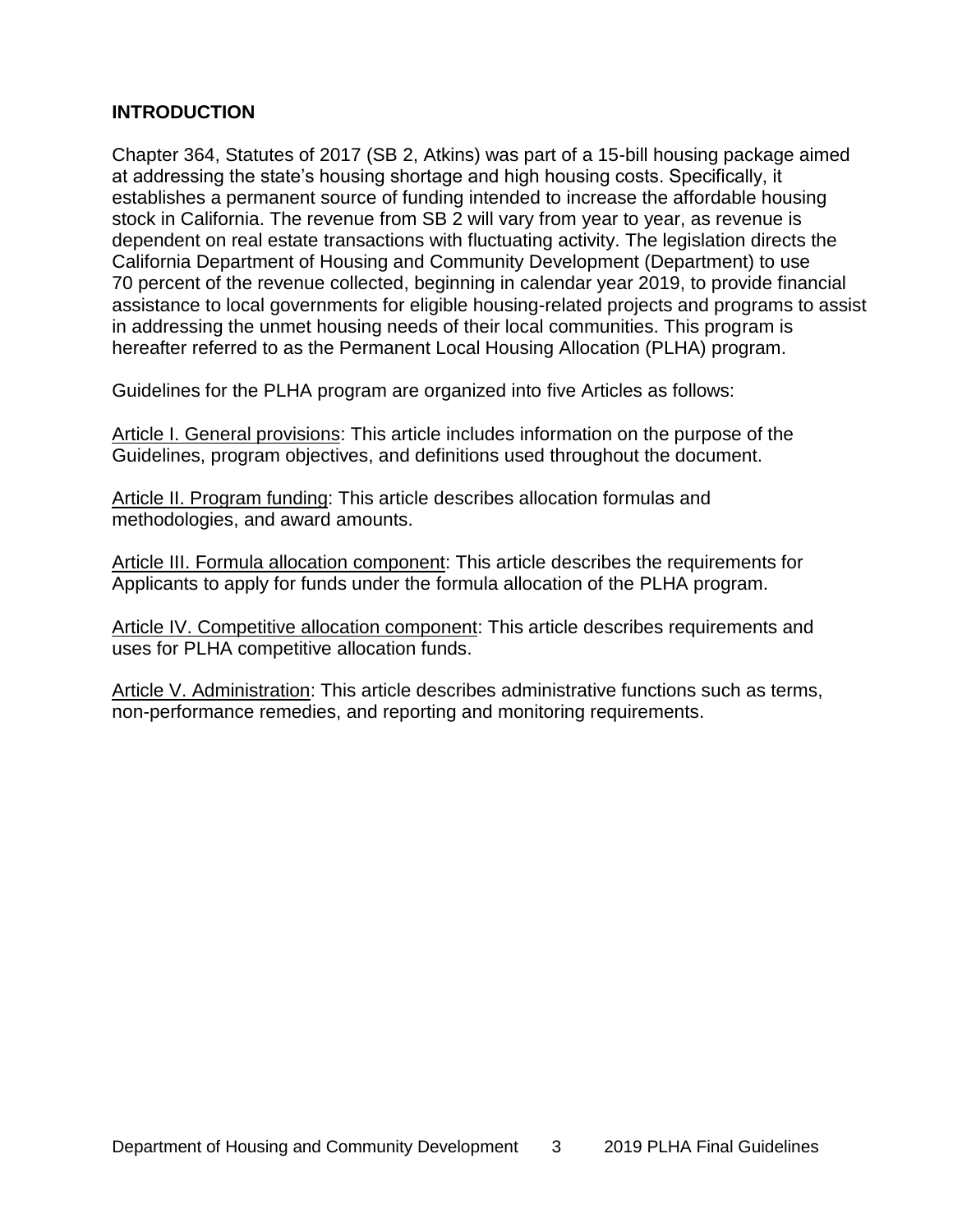# **Permanent Local Housing Allocation (PLHA) Program: 2019 Guidelines**

# **Table of Contents**

| <b>ARTICLE I. GENERAL PROVISIONS</b>            | 5  |
|-------------------------------------------------|----|
| Section 100. Purpose and Scope                  | 5  |
| Section 101. Definitions                        | 5  |
| ARTICLE II. PROGRAM FUNDING                     | 9  |
| Section 200. Allocations                        | 9  |
| Section 201. Award Amounts                      | 10 |
| ARTICLE III. FORMULA ALLOCATION COMPONENT       | 11 |
| Section 300. Eligible Applicants                | 11 |
| Section 301. Eligible Activities                | 12 |
| Section 302. Threshold Requirements             | 13 |
| Section 303. Application Review                 | 16 |
| Section 304. Deadlines and Funding Requirements | 17 |
| ARTICLE IV. COMPETITIVE ALLOCATION COMPONENT    | 17 |
| Section 400. Eligible Applicants                | 17 |
| Section 401. Eligible Activities                | 18 |
| Section 402. Threshold Requirements             | 18 |
| Section 403. Selection Criteria                 | 20 |
| Section 404. Application Review                 | 22 |
| Section 405. Deadlines and Funding Requirements | 23 |
| <b>ARTICLE V. ADMINISTRATION</b>                | 23 |
| Section 500. Accounting Records                 | 23 |
| Section 501. Audits/Monitoring of Project Files | 24 |
| Section 502. Cancellation and Termination       | 25 |
| Section 503. Reporting                          | 26 |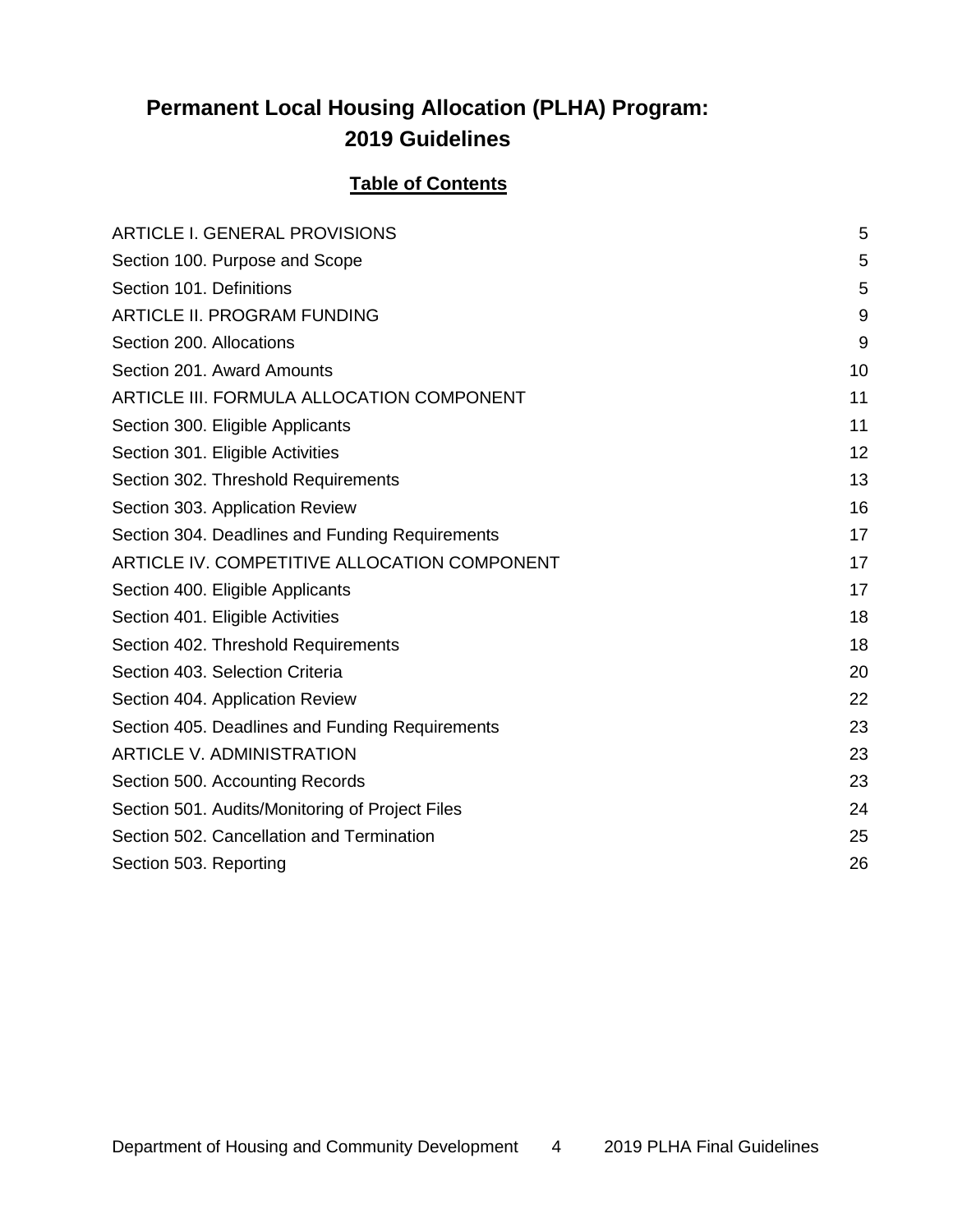# <span id="page-9-0"></span>**ARTICLE I. GENERAL PROVISIONS**

#### <span id="page-9-1"></span>**Section 100. Purpose and Scope**

- (a) These Guidelines (hereinafter "Guidelines") implement, interpret, and make specific Chapter 364, Statutes of 2017 (SB 2, Atkins - hereinafter "SB 2") as authorized by Health and Safety Code (HSC) Section 50470, which created the Building Homes and Jobs Trust Fund and the PLHA program. The principal goal of this program is to make funding available to eligible local governments in California for housing-related projects and programs that assist in addressing the unmet housing needs of their local communities. Twenty percent of the funding in the Building Homes and Jobs Trust Fund is required to be expended for Affordable Owner-Occupied Workforce Housing, and the program prioritizes investments that increase the supply of housing to households that are at or below 60 percent of the Area Median Income (AMI), adjusted for household size.
- (b) These Guidelines establish terms, conditions, and procedures for local governments to submit applications to the Department for funds from the PLHA program's three components, as listed below:
	- (1) Entitlement formula component per HSC 50470(b)(2)(B)(i)(I)
	- (2) Non-entitlement formula component per HSC 50470(b)(2)(B)(i)(II)
	- (3) Non-entitlement competitive grant program component per HSC 50470(b)(2)(B)(i)(I) (eligible Applicants are the same as for component 2 above)
- (c) The non-entitlement competitive grant program component prioritizes assistance to persons experiencing or At risk of homelessness.

NOTE: Authority cited: HSC Section 50470, subdivision (d). Reference cited: HSC Section 50470, subdivision (b)(2)(A), subdivision (b)(2)(B)(i) and subdivision (b)(2)(B)(ii)(I-V).

# <span id="page-9-2"></span>**Section 101. Definitions**

All terms not defined below shall, unless their context suggests otherwise, be interpreted in accordance with the meanings of terms described in HSC Section 50470.

(a) "Accessory dwelling unit" (ADU) means a dwelling unit which is attached, detached or located within the living area of the existing dwelling or residential dwelling unit and which provides complete independent living facilities for one or more persons pursuant to Government Code (GC) Section 65852.2 and 65852.22. It shall include permanent provisions for living, sleeping, eating, cooking, and sanitation on the same parcel as the single-family dwelling. An Accessory dwelling unit also includes the following: an efficiency unit, as defined in Section 17958.1 of the HSC, or a manufactured home, as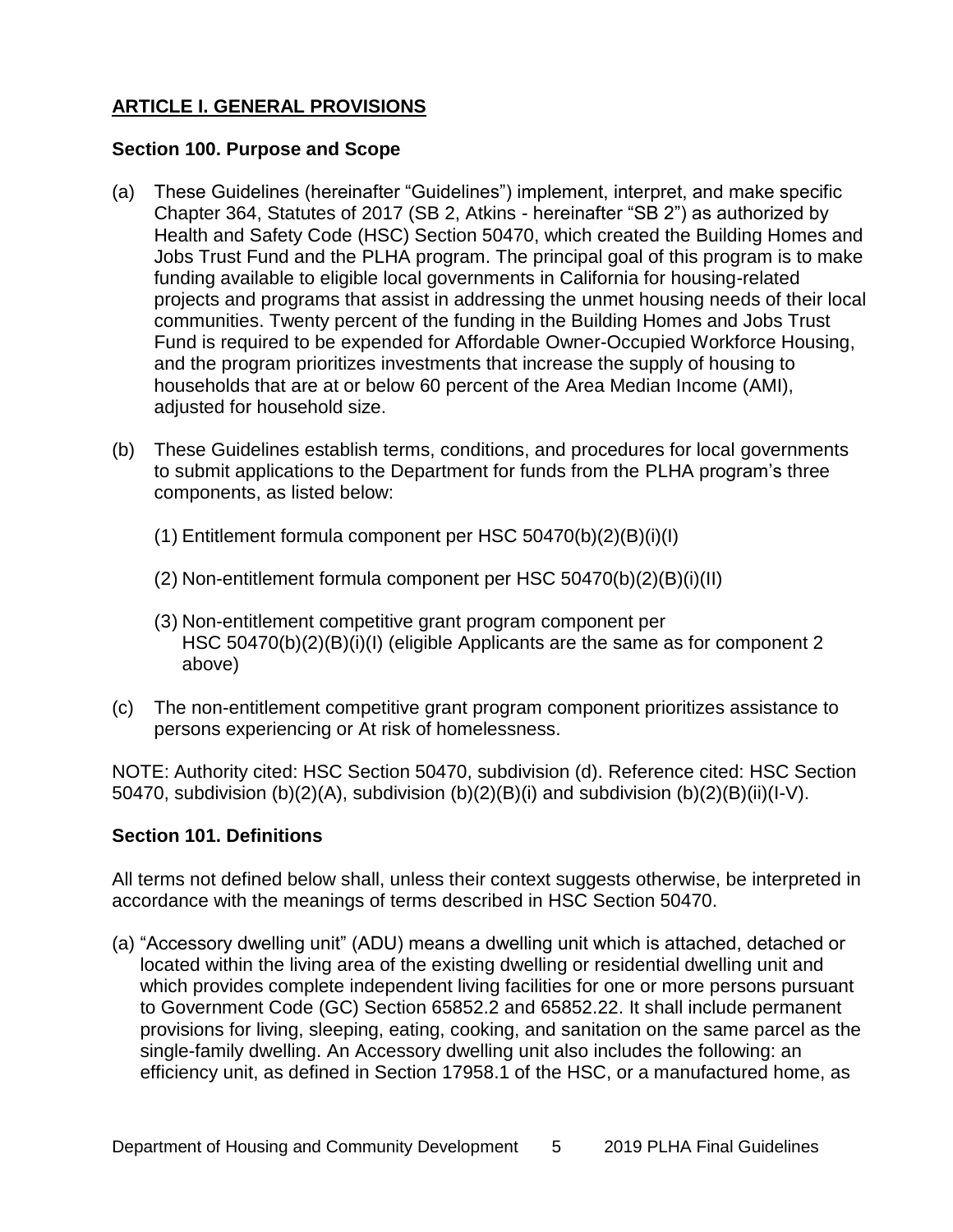defined in Section 18007 of the HSC.

- (b) "Activity" means any single eligible undertaking carried out as part of an Applicant's allocation(s) under the Program.
- (c) "Affordable" means a housing unit that satisfies at least one of the following criteria:
	- 1. If the unit is being rented to low-income, Very low-income or Extremely low-income households, it complies with the Multifamily Housing Program guidelines Section 7312 and the Section 7301 definition of "Affordable Rent"; or
	- 2. If the unit is being sold, it is offered at an "Affordable housing cost", as published in the Fannie Mae Selling Guide, Part B, Debt to Income Ratios, as updated annually [\(https://www.fanniemae.com/content/guide/selling/b3/6/02.html#DTI.20Rat](https://www.fanniemae.com/content/guide/selling/b3/6/02.html#DTI.20Ratios) ios), and it complies with the income limits stated in the definitions of Moderate-Income and Lower-Income in this section; or
	- 3. If the unit is being rented to Moderate-Income households, it is available at a gross rent, including a utility allowance, that does not exceed 30 percent of the applicable income eligibility level, and complies with the definition of Moderate-Income in these guidelines
- (d) "Affordable Owner-Occupied Workforce Housing" (AOWH) means owner-occupied housing per HSC Section 50092.1 that is affordable to persons and families of low or moderate income, as that term is defined in HSC Section 50093, except in High-cost areas where Moderate-income shall include households earning up to 150 percent of AMI.
- (e) "Annual Progress Report" (APR) means the Housing Element APR required by GC Section 65400 on the prior year's activities and due to the Department April 1 of each year.
- (f) "Annual Report" means a form issued by the Department and completed by a Local government awarded PLHA funds on which the Local government documents the uses and expenditures of any allocated funds and outcomes achieved.
- (g) "Applicant" means an eligible Local government applying for the program to administer one or more eligible activities. Applicant also means a Local or Regional Housing Trust Fund delegated by an eligible Local government to apply for the program and administer its allocation in accordance with all program rules.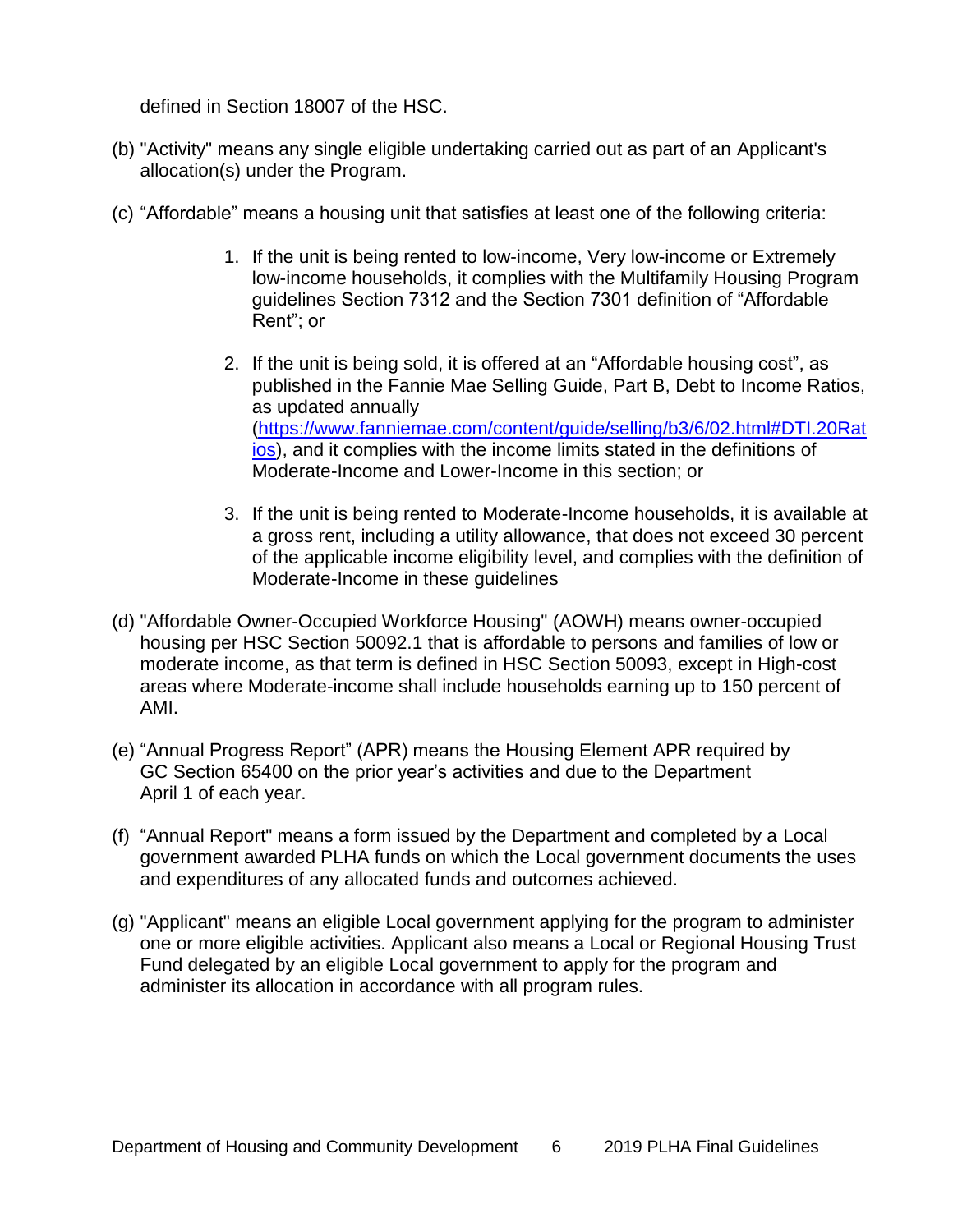- (h) "Area Median Income" or "AMI" means the most recent applicable county median family income published by the Department, available at the following link: [http://www.hcd.ca.gov/grants-funding/income-limits/state-and-federal-income](http://www.hcd.ca.gov/grants-funding/income-limits/state-and-federal-income-limits.shtml)limits.shtml
- (i) "At risk of homelessness" means the same as defined in Title 24 Section 578.3 of the Code of Federal Regulations and also includes any household receiving rental assistance funded by the California Emergency Solutions and Housing (CESH) program or the California Homeless Emergency Aid Program (HEAP).
- (j) "Capitalized Reserve for Services" means the reserve funded by the Local government pursuant to Section 301(a)(5) to address project supportive service budget deficits attributable to shortfalls in service funding sources.
- (k) "Comprehensive Housing Affordability Strategy" or "CHAS" means annual data compiled by the United States Census Bureau for the U.S. Department of Housing and Urban Development (HUD) to document the extent of housing problems and housing needs, particularly for low-income households.
- (l) "Community Development Block Grant" or "CDBG" means the program created pursuant to Title I of the Housing and Community Development Act of 1974, 42 U.S.C. 5301 et seq., as amended.
- (m) "Department" means the California Department of Housing and Community Development.
- (n) "Extremely Low Income" has the meaning set forth in HSC Section 50106, which is a maximum of 30 percent of AMI. Grantees shall utilize income limits issued by the Department at the following link: [http://www.hcd.ca.gov/grants-funding/income-limits/state-and-federal-income](http://www.hcd.ca.gov/grants-funding/income-limits/state-and-federal-income-limits.shtml)limits.shtml.
- (o) "Fund" means the Building Homes and Jobs Trust Fund pursuant to HSC Section 50470.
- (p) "High-cost area" means those counties defined as high cost by the Federal Housing Finance Agency (at: <https://www.fhfa.gov/DataTools/> and those counties for which HUD adjusted the Very low income and low-income rents due to high costs (at: [https://www.huduser.gov/portal/pdrdatas\\_landing.html\)](https://www.huduser.gov/portal/pdrdatas_landing.html), as published by the Department in the annual PLHA Notice of Funding Availability.
- (q) "Local government" means any city, including a charter city, any county, including a charter county, or a city and county, including a charter city and county.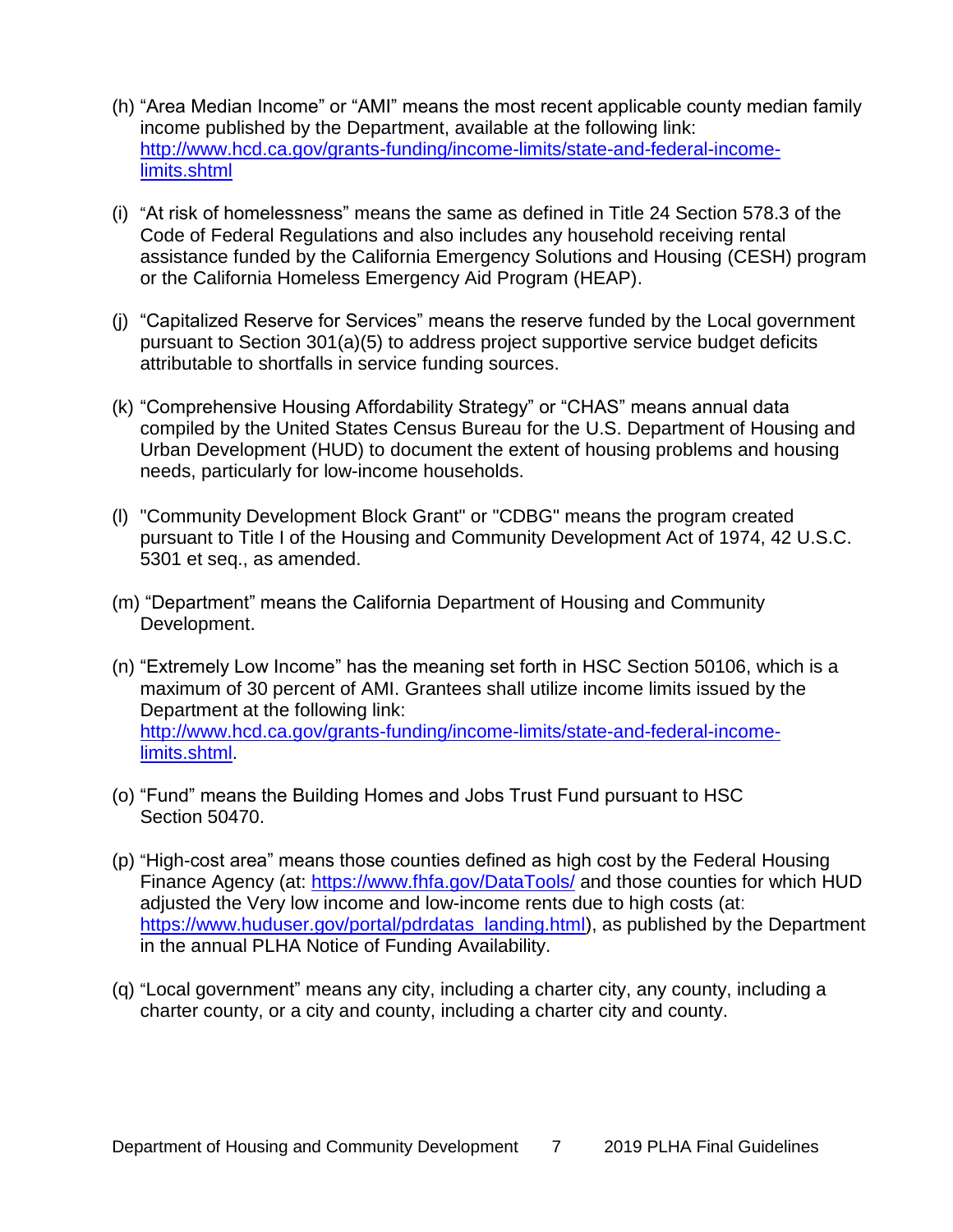- (r) "Local Housing Trust Fund" or "Regional Housing Trust Fund" means a public, joint public and private fund or charitable nonprofit organization described in Section 501(c)(3) of the Internal Revenue Code, which was established by legislation, ordinance, resolution (including nonprofit articles of incorporation), or a public-private partnership organized to receive specific revenue to address local or regional housing needs.
- (s) "Low or Lower Income" has the meaning set forth in HSC Section 50079.5, which is a maximum of 80 percent of AMI. Grantees shall utilize income limits issued by the Department at the following link: [http://www.hcd.ca.gov/grants-funding/income-limits/state-and-federal-income](http://www.hcd.ca.gov/grants-funding/income-limits/state-and-federal-income-limits.shtml)limits.shtml.
- (t) "Moderate-Income" has the meaning set forth in HSC Section 50093, which is a maximum of 120 percent AMI, or in High-cost areas, 150 percent of AMI. Grantees shall utilize income limits issued by the Department at the following link: [http://www.hcd.ca.gov/grants-funding/income-limits/state-and-federal-income](http://www.hcd.ca.gov/grants-funding/income-limits/state-and-federal-income-limits.shtml)limits.shtml.
- (u) "Non-entitlement local government" means a Local government in an area which is not a metropolitan city or part of an urban county, a Local government that, as of September 1, 2017, was an incorporated city with a population of less than 50,000 or a county with an unincorporated area population of less than 200,000 persons which had not entered into a three-year Urban County Cooperation Agreement, or a Local government that was not otherwise entitled to receive CDBG funds directly from HUD.
- (v) "Operating subsidies" means payments to owners of affordable housing developments that make the housing more affordable by covering a portion of the ongoing costs of operating the development. Such payments would have the same effect as rental assistance.
- (w)"Owner-occupied" means a dwelling which is occupied by the owner and includes a single family dwelling or a dwelling unit in a stock cooperative, as defined by Business and Professions Code (BPC), Section 11003.2, a community apartment project, as defined by BPC Section 11004, or a condominium project, as defined by subdivision (c) of BPC Section 11004. 5.
- (x) "Plan" means the document submitted by the Applicant to the Department as part of a complete application in which the Applicant proposes to use allocated funds for at least one eligible Activity. The Plan shall have a term of five years. In succeeding years, the Local government is required to obtain the approval of the Department for any amendments made to the Plan, as set forth in Section 302(c)(5).
- (y) "Permanent Local Housing Allocation Program", "Program", or "PLHA" means the program developed to annually allocate 70 percent of the moneys deposited into the Fund pursuant to HSC Section 50470(b)(2)(B)(i).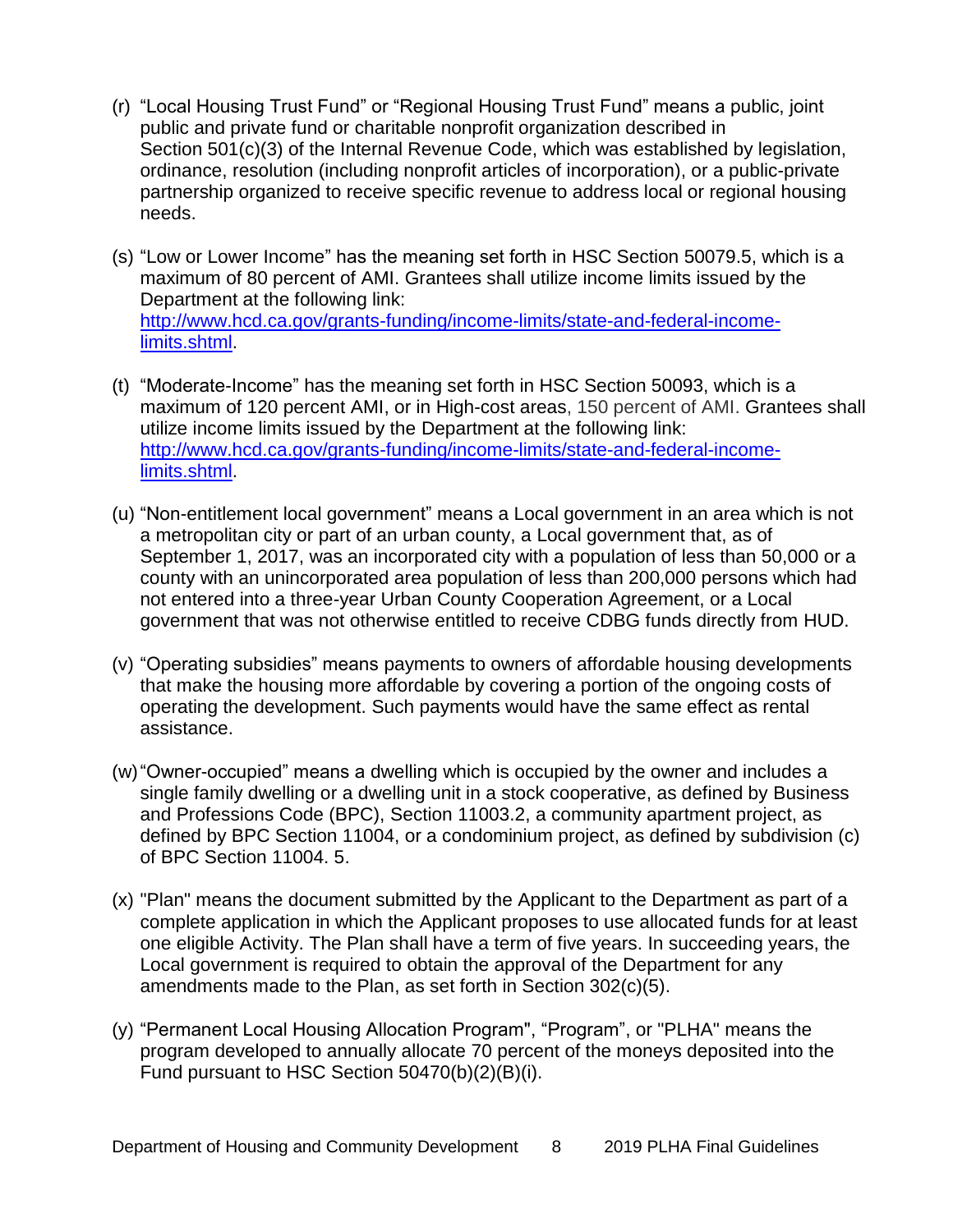- (z) "Permanent supportive housing" has the same meaning as in HSC Section 50675.14, that is, housing with no limit on the length of stay, that is occupied by the target population, and that is linked to onsite or offsite services that assist the supportive housing residents in retaining the housing, improving his or her health status, and maximizing his or her ability to live and, when possible, work in the community. Permanent supportive housing may include associated facilities if used to provide services to housing residents. Permanent supportive housing does not include "health facility" as defined by HSC Section 1250 or any "alcoholism or drug abuse recovery or treatment facility" as defined by HSC Section 11834.02 or "Community care facility" as defined in HSC Section 1502, "Mental health rehabilitation centers" as defined in Section 5675 of the Welfare and Institutions Code (WIC), or other residential treatment programs.
- (aa)"Regional Housing Needs Allocation" or "RHNA" means the share of the regional housing need represented by persons at all income levels within the area significantly affected by the general plan of the city or county allocated to an Applicant Local government pursuant to GC Section 65584(b).
- (bb)"Sponsor" means the legal entity or combination of legal entities with continuing control of a Rental Housing Development. Where the borrowing entity is or will be organized as a limited partnership, Sponsor includes the general partner or general partners who have effective control over the operation of the partnership, or, if the general partner is controlled by another entity, the controlling entity. Sponsor does not include the seller of the property to be developed as the rental housing Project, unless the seller will retain control of the Project for the period necessary to ensure Project feasibility as determined by the Department.
- (cc) "Very Low Income" has the meaning set forth in HSC Section 50105, which is a maximum of 50 percent of AMI. Grantees shall utilize income limits issued by the Department at the following link: [http://www.hcd.ca.gov/grants-funding/income-limits/state-and-federal-income](http://www.hcd.ca.gov/grants-funding/income-limits/state-and-federal-income-limits.shtml)limits.shtml.

NOTE: Authority cited: HSC Section 50470, subdivision (d). Reference cited: HSC Section 50470.5 and 50470, subdivision (b)(2).

#### <span id="page-13-0"></span>**ARTICLE II. PROGRAM FUNDING**

#### <span id="page-13-1"></span>**Section 200. Allocations**

(a) SB 2 created a dedicated revenue source for affordable housing and directed the Department to make available 70 percent of the moneys in the Building Homes and Jobs Trust Fund, collected on and after January 1, 2019, to Local governments through the following allocations: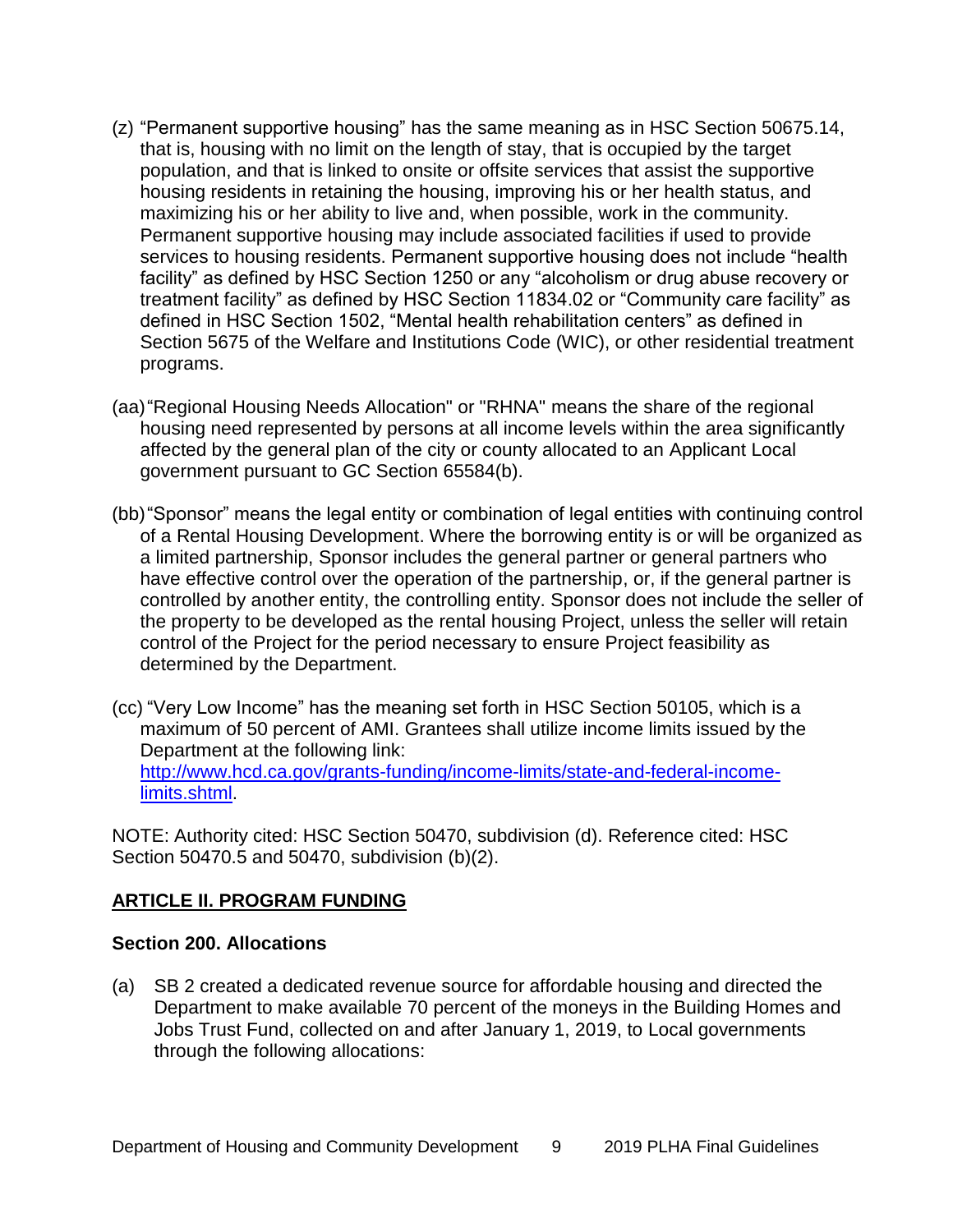- (1) Ninety percent of the moneys available shall be allocated based on the formula used under Federal law to allocate CDBG funds within California. This is the formula specified in Title 42 United States Code (USC), Section 5306.
	- (A) The amount of funds awarded to each Local government eligible for the entitlement formula component shall be determined by the 90 percent of PLHA funds available pursuant to this paragraph (1) and the percentage of funds received by the entitlement Local government in the CDBG federal fiscal year 2017 allocation process performed by HUD.
	- (B) Through the formula specified in paragraph (1), the percentage of funds allocated to Non-entitlement local governments shall be distributed to Non-entitlement local governments through a competitive grant program.
- (2) Ten percent of the moneys available shall be allocated equitably among Non-entitlement local governments. The equitable allocation awarded to each Local government eligible for the Non-entitlement formula component shall be based on the sum of: (1) 50 percent of the funding available for the Non-entitlement formula component divided by the number of local governments eligible for the Non-entitlement formula component and (2) 50 percent of the funding allocated in proportion to each Non-entitlement local government's share of the total most severe housing need in California's Non-entitlement local governments, based upon the most recent HUD Comprehensive Housing Affordability Strategy.
- (b) After funds are appropriated by the Legislature as part of the budget act, the Department will issue one or more Notices of Funding Availability (NOFA). Local governments shall submit an application under the NOFA pertaining to the specific allocation for which the Local government is eligible.
- (c) It is recommended that Local governments that were urban counties in accordance with the distribution of funds pursuant to the formula specified in 42 USC, Section 5306 for the federal fiscal year 2017 provide a proportional share of their allocations to Local governments within their county with which they had a three-year Urban County Cooperation Agreement as of September 1, 2017, provided that these Local governments meet the threshold requirements of the PLHA and expend sub-allocated funds for eligible activities within the deadlines of the Standard Agreement governing the sub-allocation.

NOTE: Authority cited: HSC Section 50470, subdivision (d). Reference cited: HSC Section 50470, subdivision (b)(2)(B).

#### <span id="page-14-0"></span>**Section 201. Award Amounts**

(a) The formula allocation amounts derived pursuant to the formulas in Section 200 will be announced in the NOFA.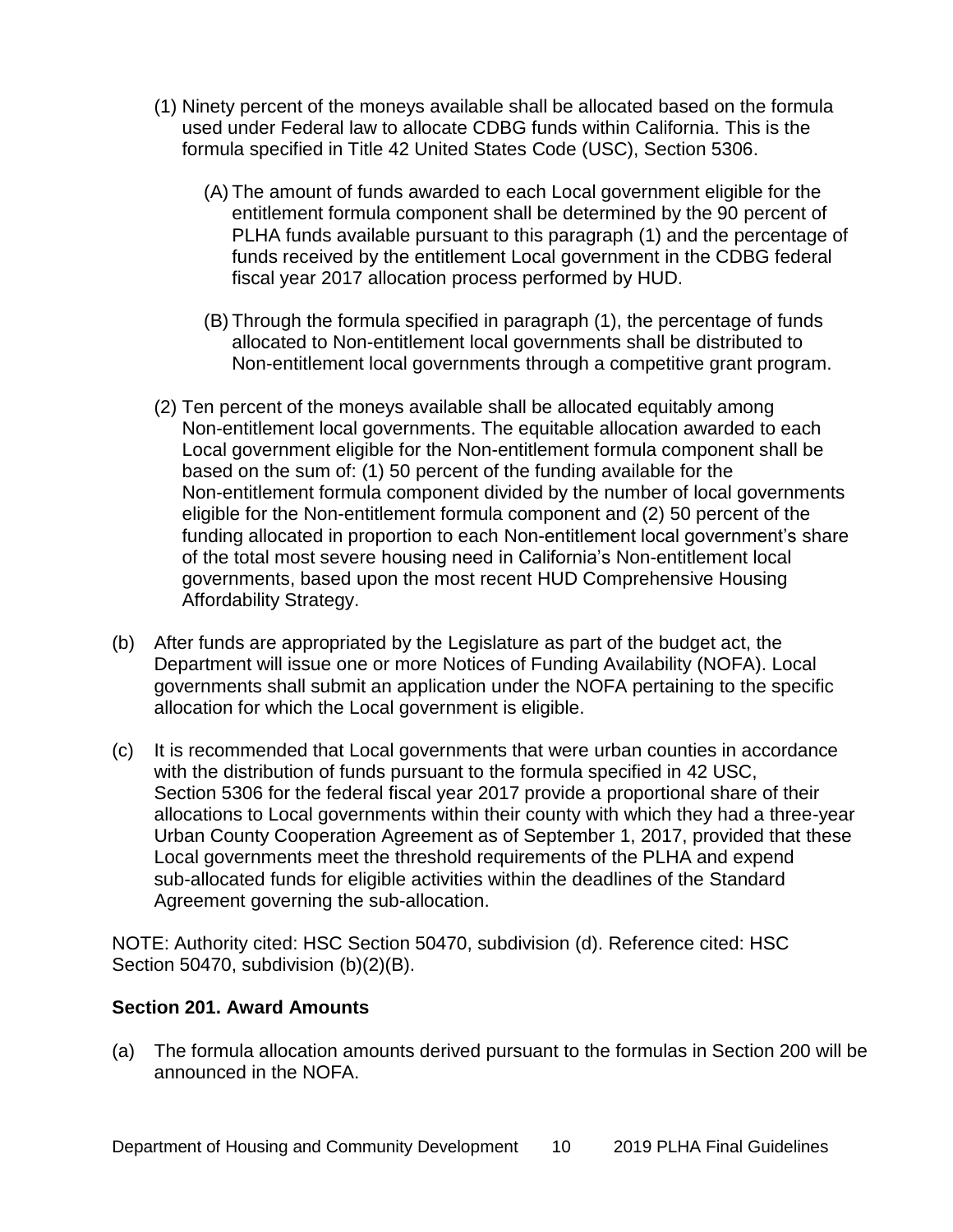- (b) The maximum application amount and the minimum application amount for the competitive allocation will be stated in the NOFA.
- (c) An Applicant may apply for its formula allocation from the current and two prior NOFAs for which it did not receive an award, provided that the award meets the requirements of Section 304(a).

NOTE: Authority cited: HSC Section 50470, subdivision (d). Reference cited: HSC Section 50470, subdivision (b)(2)(B).

# <span id="page-15-0"></span>**ARTICLE III. FORMULA ALLOCATION COMPONENT**

# <span id="page-15-1"></span>**Section 300. Eligible Applicants**

- (a) Eligible Applicants for the entitlement formula component described in Section 100(b)(1) are limited to the metropolitan cities and urban counties allocated a grant for the federal fiscal year 2017 pursuant to the federal CDBG formula specified in 42 USC, Section 5306.
- (b) Eligible Applicants for the non-entitlement formula component described in Section 100(b)(2) and the competitive grant program component described in Section 100(b)(3) are limited to the Non-entitlement local governments.
- (c) A Local government may delegate another Local government to submit an application and administer on its behalf its formula allocation of Program funds, provided that the Local governments enter into a legally binding agreement and the funds are expended for eligible Activities and consistent with Program requirements. The delegating Local government shall be identified in the application. The administering Local government shall be responsible for all Program requirements.
- (d) A Local government may delegate a Local or Regional Housing Trust Fund to submit an application and administer on its behalf its formula allocation of Program funds, provided that the Local government enters into a legally binding agreement with the Local or Regional Housing Trust Fund and the funds are expended for eligible Activities and consistent with Program requirements. The delegating Local government shall be identified in the application. The Local or Regional Housing Trust Fund shall be responsible for all Program requirements.
- (e) An Applicant shall not be eligible to receive a new allocation of PLHA funds if it has an uncommitted amount of formula PLHA funds greater than the following:
	- (1) Four times the pending annual allocation if the pending annual allocation is \$125,000 or less;
	- (2) \$500,000 if the pending annual allocation is greater than \$125,000 and less than \$500,000;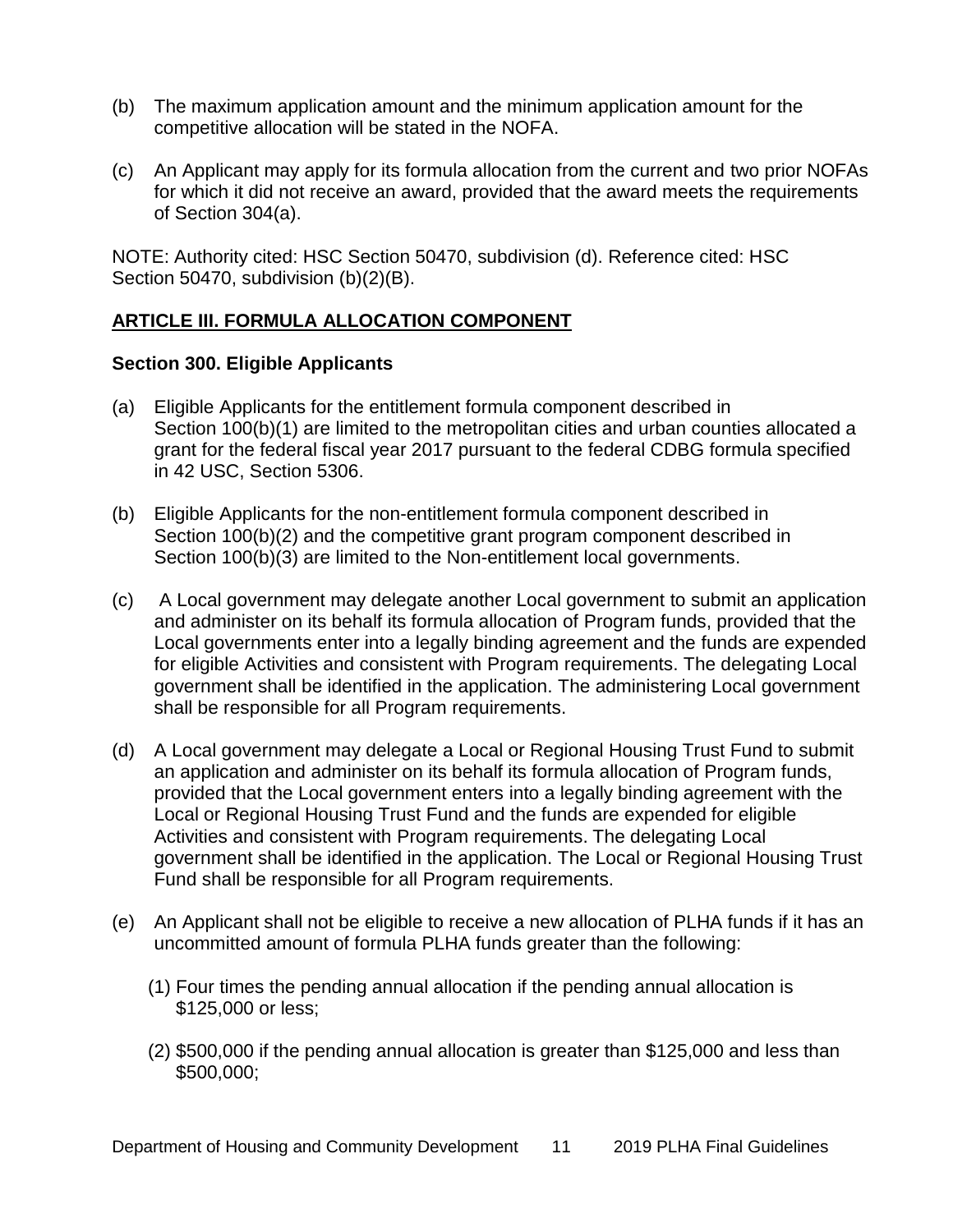(3) The amount of the pending annual allocation if the pending allocation is \$500,000 or more.

NOTE: Authority cited: HSC Section 50470, subdivision (d). Reference cited: HSC Section 50470, subdivision (b)(2)(B).

#### <span id="page-16-0"></span>**Section 301. Eligible Activities**

- (a) Eligible Activities are limited to one or more of the following:
	- (1) The predevelopment, development, acquisition, rehabilitation, and preservation of multifamily, residential live-work, rental housing that is Affordable to Extremely low-,Very low-, Low-, or Moderate-income households, including necessary Operating subsidies.
	- (2) The predevelopment, development, acquisition, rehabilitation, and preservation of Affordable rental and ownership housing, including Accessory dwelling units (ADUs), that meets the needs of a growing workforce earning up to 120 percent of AMI, or 150 percent of AMI in high-cost areas. ADUs shall be available for occupancy for a term of no less than 30 days.
	- (3) Matching portions of funds placed into Local or Regional Housing Trust Funds.
	- (4) Matching portions of funds available through the Low- and Moderate-Income Housing Asset Fund pursuant to subdivision (d) of HSC Section 34176.
	- (5) Capitalized Reserves for Services connected to the preservation and creation of new Permanent supportive housing.
	- (6) Assisting persons who are experiencing or At risk of homelessness, including, but not limited to, providing rapid rehousing, rental assistance, supportive/case management services that allow people to obtain and retain housing, operating and capital costs for navigation centers and emergency shelters, and the new construction, rehabilitation, and preservation of permanent and transitional housing.
		- (A) This Activity may include subawards to Administrative Entities as defined in HSC Section 50490(a)(1-3) that were awarded CESH program or HEAP funds for rental assistance to continue assistance to these households.
		- (B) Applicants must provide rapid rehousing, rental assistance, navigation centers, emergency shelter, and transitional housing activities in a manner consistent with the Housing First practices described in 25 CCR, Section 8409, subdivision (b)(1)-(6) and in compliance with WIC Section 8255(b)(8). An Applicant allocated funds for the new construction, rehabilitation, and preservation of Permanent supportive housing shall incorporate the core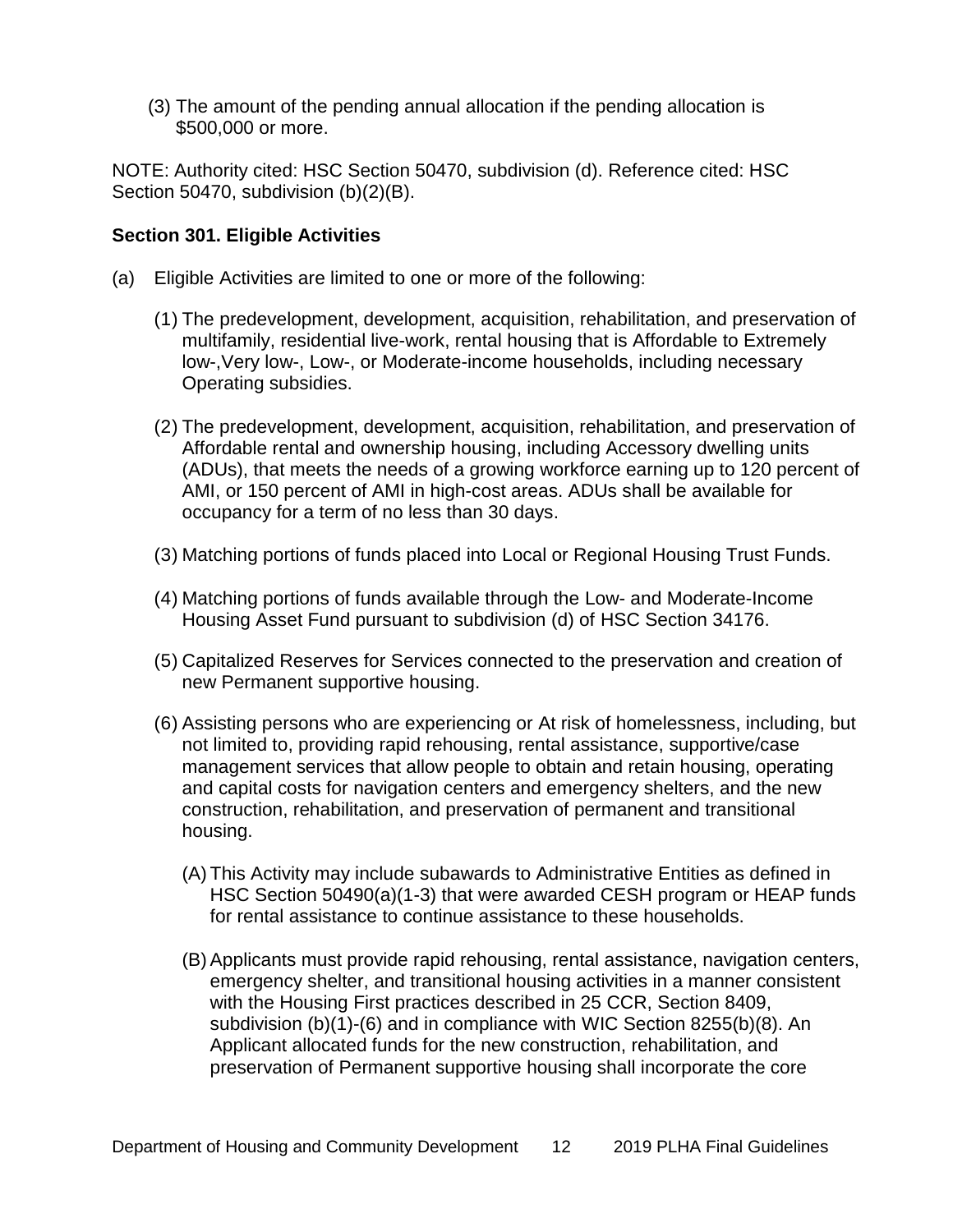components of Housing First, as provided in WIC Section 8255, subdivision (b).

- (7) Accessibility modifications in Lower-income Owner-occupied housing.
- (8) Efforts to acquire and rehabilitate foreclosed or vacant homes and apartments.
- (9) Homeownership opportunities, including, but not limited to, down payment assistance.
- (10) Fiscal incentives made by a county to a city within the county to incentivize approval of one or more Affordable housing Projects, or matching funds invested by a county in an Affordable housing development Project in a city within the county, provided that the city has made an equal or greater investment in the Project. The county fiscal incentives shall be in the form of a grant or low-interest loan to an Affordable housing Project. Matching funds investments by both the county and the city also shall be a grant or low-interest deferred loan to the Affordable housing Project.
- (b) A Local government that receives an allocation shall use no more than 5 percent of the allocation for costs related to the administration of the Activity(ies) for which the allocation was made. Staff and overhead costs directly related to carrying out the eligible activities described in Section 301 are "activity costs" and not subject to the cap on "administrative costs." A Local government may share any funds available for administrative costs with entities that are administering its allocation.
- (c) Two or more Local governments that receive PLHA allocations may expend those moneys on an eligible jointly funded project as provided for in Section 50470 (b)(2)(B)(ii)(IV). An eligible jointly funded project must be an eligible Activity pursuant to Section 301(a) and be located within the boundaries of one of the Local governments.
- (d) Entitlement Local governments may use the flow of PLHA funds to incentivize private lender loans and to guarantee payments for some or all public agency bond financings for activities consistent with the uses identified in Section 301 "Eligible Activities". This loan guarantee Activity must be identified and fully explained in the Applicant's "Plan".

NOTE: Authority cited: HSC Section 50470, subdivision (d). Reference cited: HSC Section 50470, subdivisions  $(b)(2)(B)(ii)(IV)$ ,  $(b)(2)(D)(i-x)$ , and  $(b)(3)$ .

# <span id="page-17-0"></span>**Section 302. Threshold Requirements**

Applicants must meet all the following threshold requirements for participation in the formula allocation:

(a) **Housing Element compliance**: The Applicant and any delegating Local government, if applicable, must have a Housing Element that has been adopted by the Local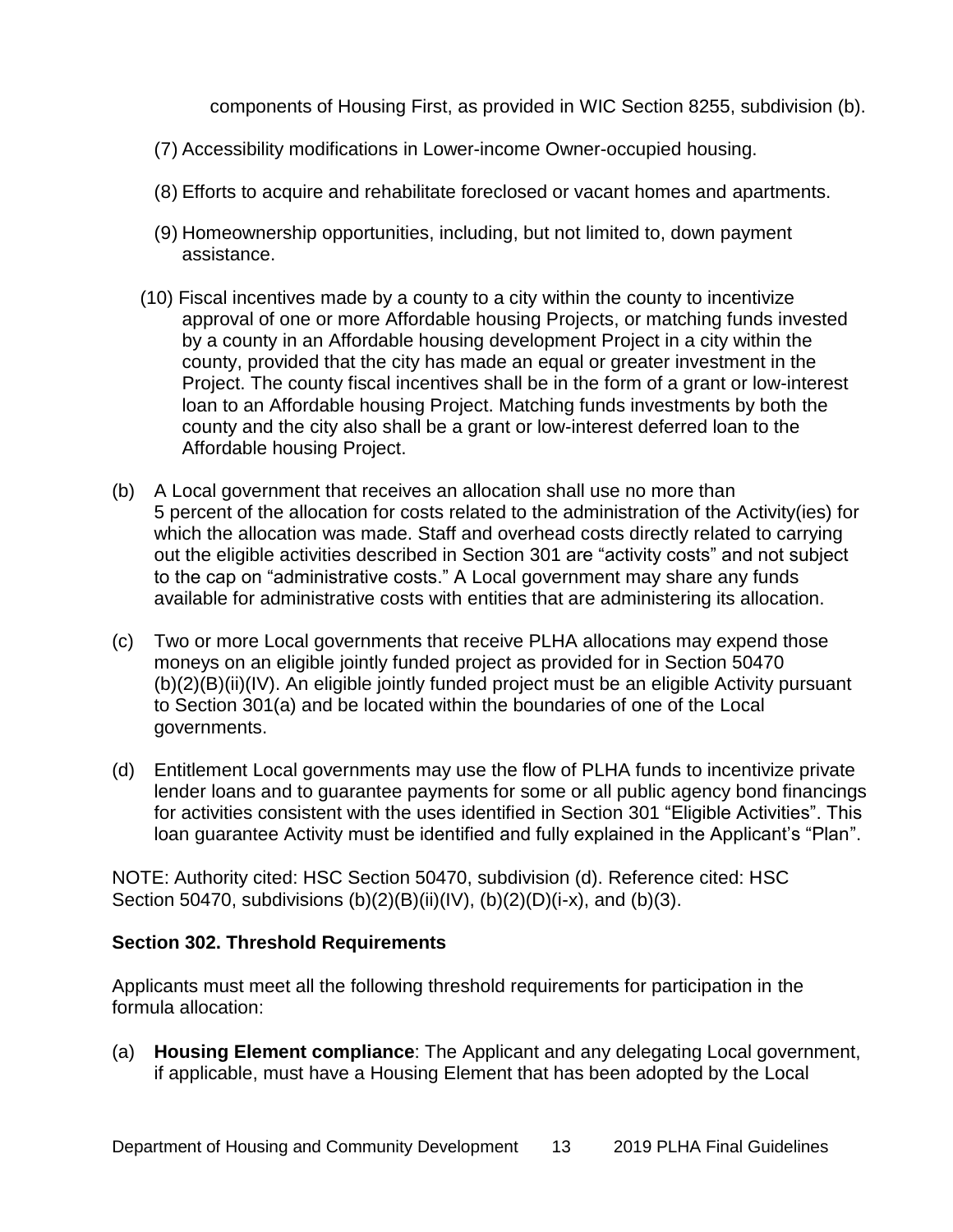government's governing body by the application deadline and subsequently determined to be in substantial compliance with state Housing Element Law pursuant to GC Section 65585. A Local government's current Housing Element compliance status can be obtained by referencing the Department's website at [http://www.hcd.ca.gov/community-development/housing-element.](http://www.hcd.ca.gov/)

- (b) **APR on the Housing Element submitted to the Department**: The Applicant and any delegating Local government, if applicable, must submit to the Department the APR required by GC Section 65400 for the current or prior year by the application deadline date.
	- (1) Please be advised that the Department will not accept other reports in lieu of the APR. Housing Authority Financial Reports, Redevelopment Reports, and other similar reports will not be accepted as meeting this requirement. If uncertain of the status of the report submittal for a Local government, please contact the Department for more information.
- (c) Submit, by the deadline specified in the NOFA, on a form made available by the Department, a complete application which shall meet the following minimum requirements:
	- (1) Application requests an allocation pursuant to Section 200 in order to carry out one or more of the eligible activities described in Section 301. Except for a jointly funded project as described in Section 301(c), any activities must be carried out within the jurisdiction of the Applicant Local government.
	- (2) Submission of the application is authorized by the governing boards of the Applicant.
	- (3) Certification in the resolution that, if the Local government proposes allocation of funds for any Activity to another entity, the Local government's selection process shall avoid conflicts of interest and shall be accessible to the public. For the purposes of this paragraph, "entity" means a housing developer or program operator; "entity" does not mean an administering Local government to whom a Local government delegates its PLHA formula allocation, pursuant to Section 300(d).
	- (4) A Plan detailing:
		- (A) The manner in which allocated funds will be used for eligible Activities.
		- (B) A description of the way the Local government will prioritize investments that increase the supply of housing for households with incomes at or below 60 percent of AMI. Programs targeted at households at or below 60 percent of AMI will be deemed to meet this requirement.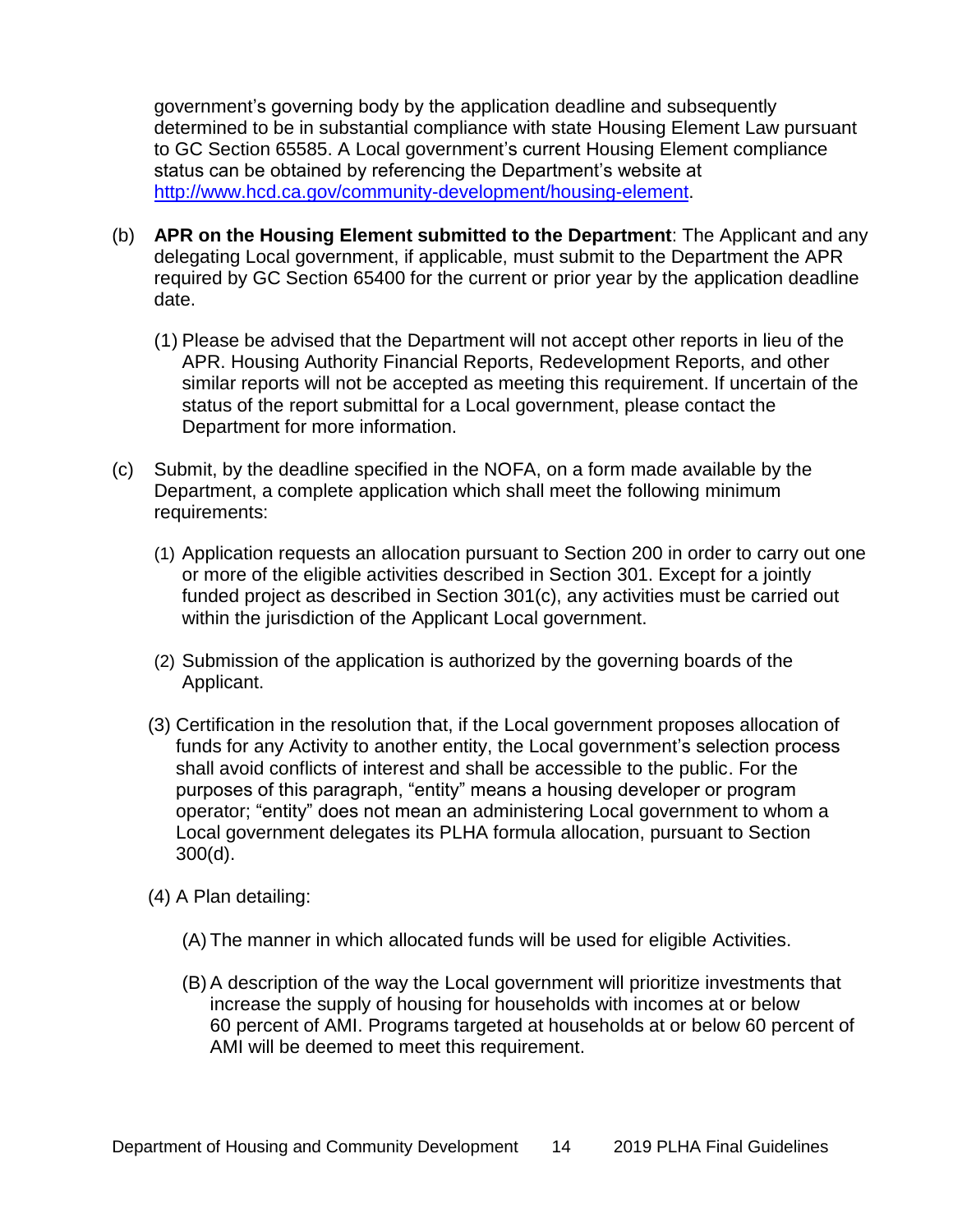- (C) A description of how the Plan is consistent with the programs set forth in the Local government's Housing Element.
- (D) Evidence that the Plan was authorized and adopted by resolution by the Local government and that the public had an adequate opportunity to review and comment on its content.
- (E) The following for each proposed Activity:
	- (i) A description of each proposed Activity, pursuant to Section 301, and the percentage of funding allocated to it. The description shall specifically include the percentage of funds, if any, directed to AOWH.
	- (ii) The projected number of households to be served at each income level and a comparison to the unmet share of the RHNA at each income level.
	- (iii)A description of major steps/actions and a proposed schedule required for the implementation and completion of the Activity.
	- (iv)The period of affordability and level of affordability for each Activity. Rental Projects are required to have affordability periods of at least 55 years.
- (5) The Plan submitted in response to the NOFA shall be for a term of five years. Local governments shall obtain approval of the Department for amendments made to the Plan in each succeeding year of the term of the Plan. Reallocations of more than 10 percent of funds among Activities require amendment of the Plan, with approval granted by the governing body at a publicly noticed public meeting.
- (6) A certification that, if funds are used for the acquisition, construction, or rehabilitation of for-sale housing projects or units within for-sale housing projects, the grantee shall record a deed restriction against the property that will ensure compliance with one of the following requirements if the property is no longer the primary residence of the homeowner due to sale, transfer or lease, unless it is in conflict with the requirements of another public funding source or law:
	- (A) The PLHA loan and any interest thereon shall be repaid to the Local government's PLHA account. The Local government shall reuse the repayments consistent with Section 301; or
	- (B) The initial owner and any subsequent owner shall sell the home at an Affordable housing cost to a qualified Lower-Income or Moderate-Income household; or
	- (C)The homeowner and the Local government shall share the equity in the unit pursuant to an equity-sharing agreement. The grantee shall reuse the proceeds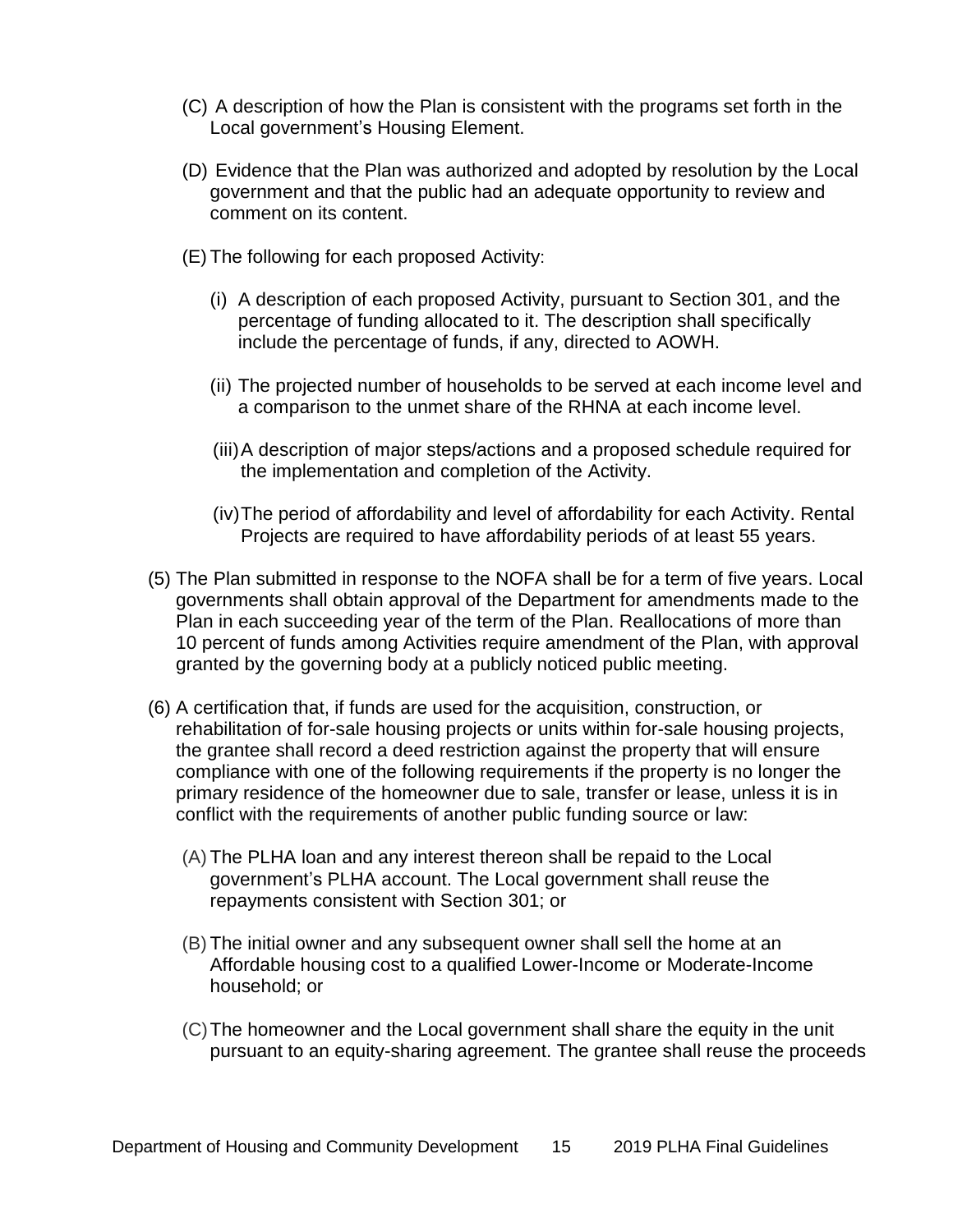of the equity-sharing agreement consistent with this section.

- (7) A certification that, if funds are used for the development of an Affordable Rental Housing Development, the Local government shall make the PLHA assistance in the form of a low-interest, deferred loan to the Sponsor of the Project. The loan shall be evidenced through a Promissory Note secured by a Deed of Trust, and a Regulatory Agreement shall restrict occupancy and rents in accordance with the Local government-approved underwriting of the Project for a term of at least 55 years.
- (8) A Program income reuse plan describing how repaid loans will be reused for eligible activities specified in Section 301.

NOTE: Authority cited: HSC Section 50470, subdivision (d). Reference cited: HSC Section 50470, subdivision (b)(2)(B)(ii).

# <span id="page-20-0"></span>**Section 303. Application Review**

- (a) Applicants must submit a complete application by the deadline stated in the NOFA in order to be eligible for funding. Application forms provided by the Department will be available upon release of the NOFA and will require Applicants to submit the forms and other documents to demonstrate that the Local government has met threshold requirements.
- (b) The Department may request additional information to complete its review.
- (c) Applications recommended for funding are subject to conditions specified by the Department. Applicants will receive an official letter of award after the Department approves funding recommendations.
- (d) The Department may issue an Over-the-Counter formula allocation NOFA after completing the NOFA process so that Local governments who were not able to submit formula allocation applications by the application deadline will have another opportunity to do so.
- (e) If funding proposed in Local government Plans for AOWH activities is lower than 20 percent of the moneys available in the Fund, the Department may require Local governments to use a specific percentage of their annual formula allocations in some future year for AOWH activities as part of the annual funding process.

NOTE: Authority cited: HSC Section 50470, subdivision (d). Reference cited: HSC Section 50470, subdivision (b)(2)(A).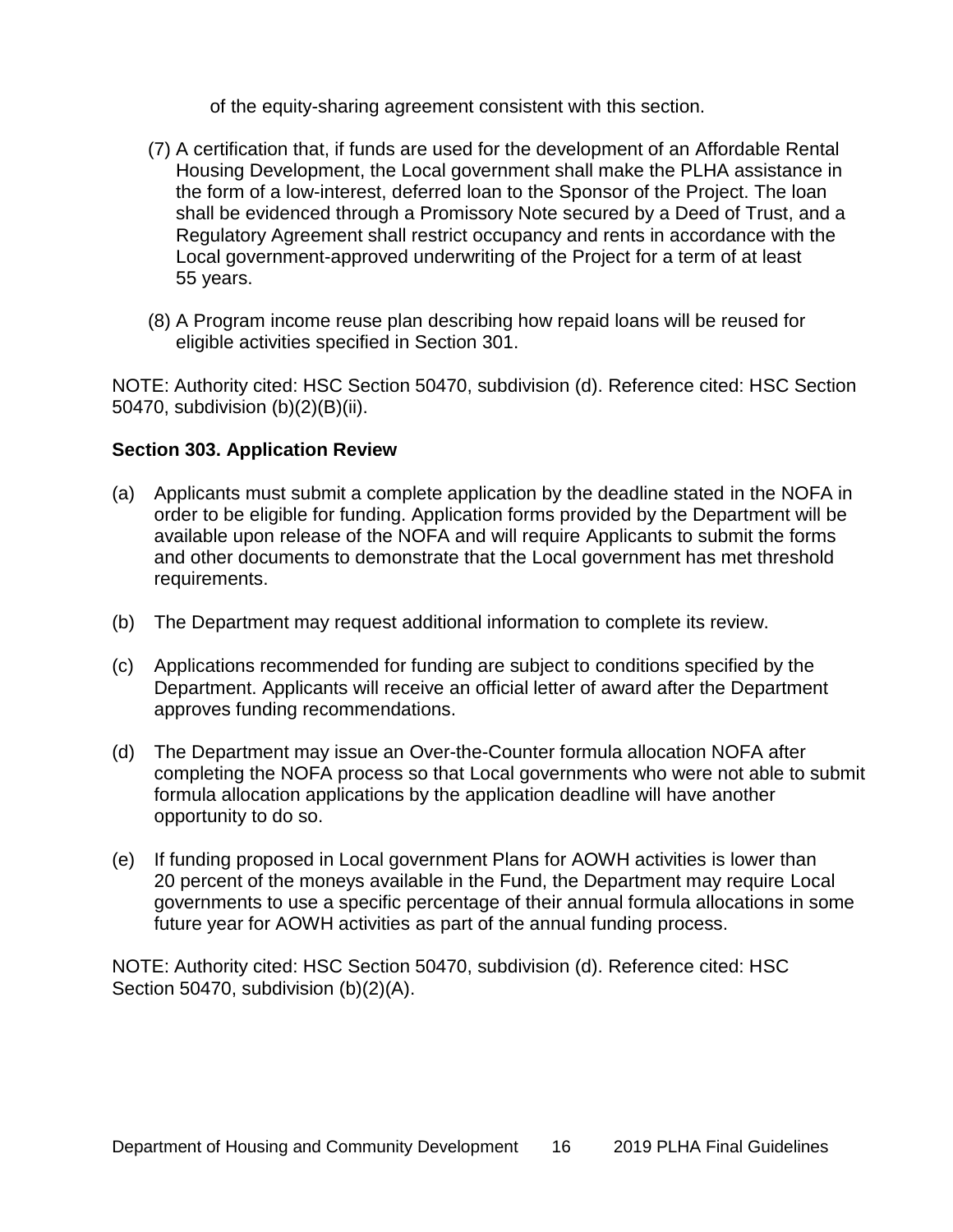# <span id="page-21-0"></span>**Section 304. Deadlines and Funding Requirements**

- (a) The initial PLHA application, including the Plan, must be submitted within 48 months of the budget appropriation (for example, the budget appropriation for 2019 is July 1, 2019, so the application deadline is June 30, 2023).
- (b) Funds allocated to Local governments that do not submit a complete application by the deadline stated in subsection (a) will revert to the Housing Rehabilitation Loan Fund for the Multifamily Housing Program or for Department-administered technical assistance to Local governments.
- (c) A Local government may petition the Department to return any funds allocated to it to be used for the Multifamily Housing Program.
- (d) Except for predevelopment expenses for construction projects funded by PLHA and costs to develop and prepare the Plan and the PLHA application, no costs incurred more than one year prior to commitment by the Local government may be paid from PLHA funds. Reimbursement of expenses to prepare the Plan and the PLHA application are subject to the cap on administrative fees.
- (e) After the Standard Agreement and attachments have been finalized, the Local government will follow provided instructions for signing all required documents. The Local government must submit all supporting materials and a signed Standard Agreement within the timeline provided in the instruction.
- (f) After the Standard Agreement has been executed by the state, the Local government may submit a request for 100 percent of the funds allocated to be used for eligible expenditures for the Activity(ies) that received the award, and subject to the terms and conditions of the Standard Agreement.

NOTE: Authority cited: HSC Section 50470, subdivision (d). Reference cited: HSC Section 50470, subdivision (b)(2)(B)(i) and subdivision (b)(2)(B)(ii)(VI).

# <span id="page-21-1"></span>**ARTICLE IV. COMPETITIVE ALLOCATION COMPONENT**

#### <span id="page-21-2"></span>**Section 400. Eligible Applicants**

(a) Eligible Applicants for the non-entitlement competitive allocation described in Section 100(b)(3) are limited to Non-entitlement local governments. For development of Rental Housing Projects, the Sponsor must be a co-Applicant.

NOTE: Authority cited: HSC Section 50470, subdivision (d). Reference cited: HSC Section 50470, subdivision (b)(2)(B)(i)(I).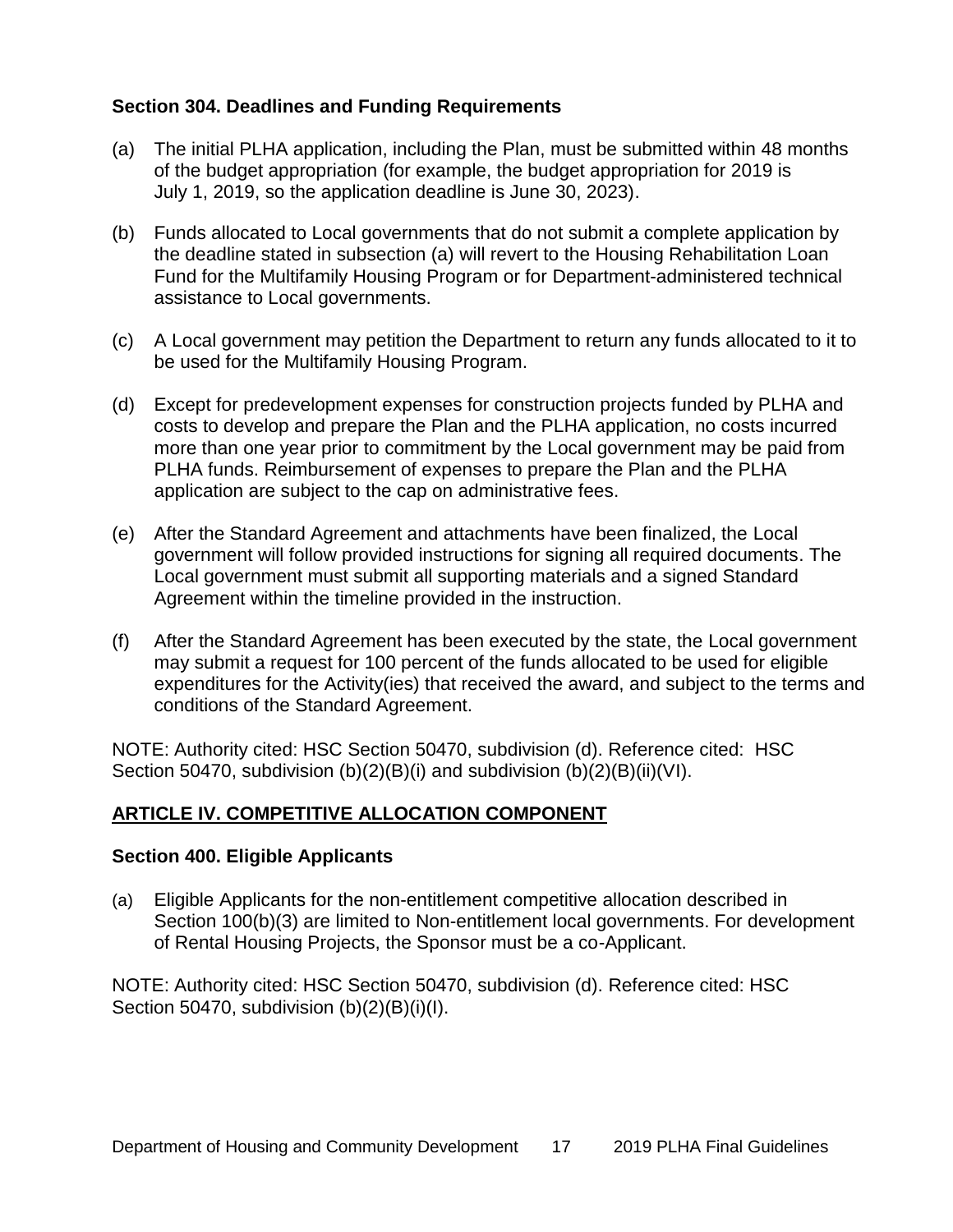# <span id="page-22-0"></span>**Section 401. Eligible Activities**

- (a) Eligible Activities are limited to the following and must take place within the jurisdiction of the Applicant Local government:
	- (1) Development of new multifamily rental housing that is Affordable to households at or below 60 percent of AMI or substantial rehabilitation of multifamily rental housing that will be Affordable to households at or below 60 percent of AMI, but which is not currently restricted as Affordable housing; or
	- (2) Assistance to persons who are experiencing or At risk of homelessness, including, but not limited to, through rapid rehousing, or rental assistance, supportive services and case management services that allow people to obtain and retain housing, operating and capital costs for navigation centers, or new construction, rehabilitation, or preservation of permanent or transitional rental housing.

NOTE: Authority cited: HSC Section 50470, subdivision (d). Reference cited: HSC Section 50470, subdivision (b)(2)(B)(i)(I)(ia), (b)(2)(B)(i)(I)(ib) and subdivision (b)(2)(B)(ii)(V).

#### <span id="page-22-1"></span>**Section 402. Threshold Requirements**

Applicants must meet all the following threshold requirements for participation in the competitive allocation:

- (a) **Housing Element compliance**: The Applicant must have a Housing Element that has been adopted by the jurisdiction's governing body by the application deadline date and subsequently determined to be in substantial compliance with state Housing Element Law pursuant to GC Section 65585. A Local government's current Housing Element compliance status can be obtained by referencing the Department's website at [http://www.hcd.ca.gov/community-development/housing-element.](http://www.hcd.ca.gov/)
- (b) **APR on the Housing Element submitted to the Department**: The Applicant must submit to the Department the APR required by GC Section 65400 for the current or prior year by the application deadline date.
	- (1) Please be advised that the Department will not accept other reports in lieu of the APR. Housing Authority Financial Reports, Redevelopment Reports, and other similar reports will not be accepted as meeting this requirement. If uncertain of the status of the report submittal for a Local government, please contact the Department for more information.
- (c) Submit by the deadline specified in the NOFA, on a form made available by the Department, a complete application which shall meet the following minimum requirements:
	- (1) Application requests a grant pursuant to Section 100(b)(3) in order to carry out one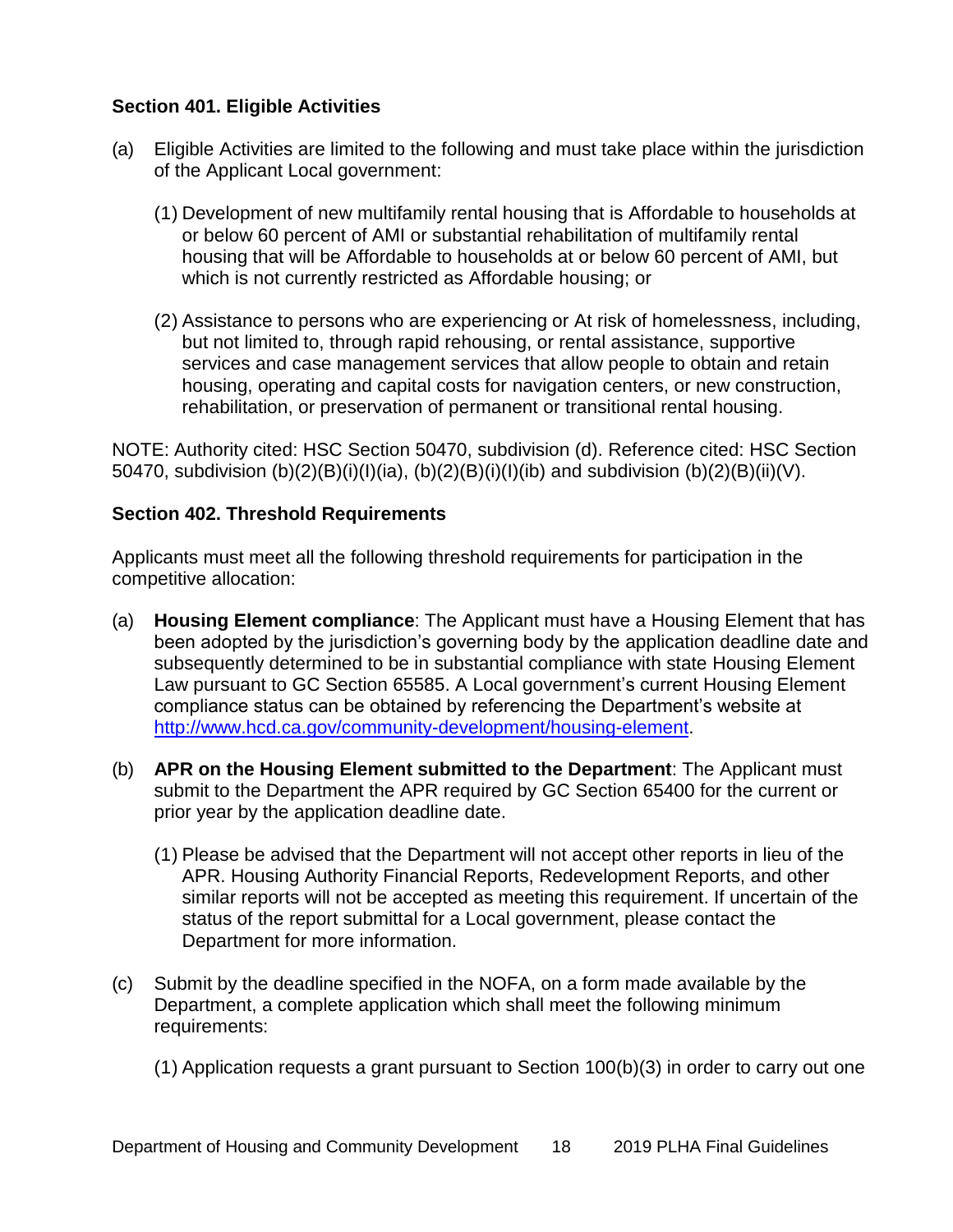or both of the eligible Activities set forth in Section 401.

- (2) Submission of the application is authorized by the governing board of the Applicant and by the developer co-applicant, if any.
- (3) Certification in the resolution that, if the Local government proposes allocation of funds for any Activity to another entity, the selection process shall avoid conflicts of interest, and shall be accessible to the public.
- (4) Demonstration of readiness, including site control for development Projects, land use entitlements, environmental review and commitments of other funding and resources required, as further set forth in the NOFA;
- (5) Underwriting requirements:
	- (A)Uniform Multifamily Regulations Subchapter 19 of Title 25, Division 1, Chapter 7 (commencing with Section 8300), as amended from time to time, and the Multifamily Housing Program Guidelines (commencing with Section 7300), as amended from time to time, are hereby incorporated by reference into this subchapter and shall apply to Rental Housing Developments receiving assistance under the PLHA competitive allocation. In the event of a conflict between the provisions of Subchapter 19 and these Guidelines, the provisions of these Guidelines shall prevail.
		- (i) Section 8312(c) of the Uniform Multifamily Regulations is hereby amended to read:

(c) For Projects utilizing 4 percent tax credits, Developer Fee payments shall not exceed the amount that may be included in Project costs pursuant to 4 CCR, Section 10327. In addition, the Developer Fee paid from development funding sources shall not exceed the following:

(1) For acquisition and/or rehabilitation Projects, or adaptive reuse Projects, the lesser of the amount of Developer Fee in Project costs or \$2,000,000. (2) For new construction Projects, the base limit shall be the lesser of the amount that may be included in Project costs or \$2,200,000. To arrive at the final limit on Developer Fee paid from development funding sources, the base limit shall then be multiplied by a ratio that is the average of (i) the difference between 2 and the Project's high-cost ratio, as calculated pursuant to 4 CCR, Section 10317(i)(6) or successor language and (ii) 100 percent.

- (ii) Section 8312(d) of the Uniform Multifamily Regulations shall not apply.
- (iii) Section 8314(a)(1)(A) of the Uniform Multifamily Regulations is amended to read:

(A) Approved deferred Developer Fee, pursuant to Section 8312, provided that the aggregate of the Developer Fee paid from sources and paid as deferred shall not exceed \$3,500,000.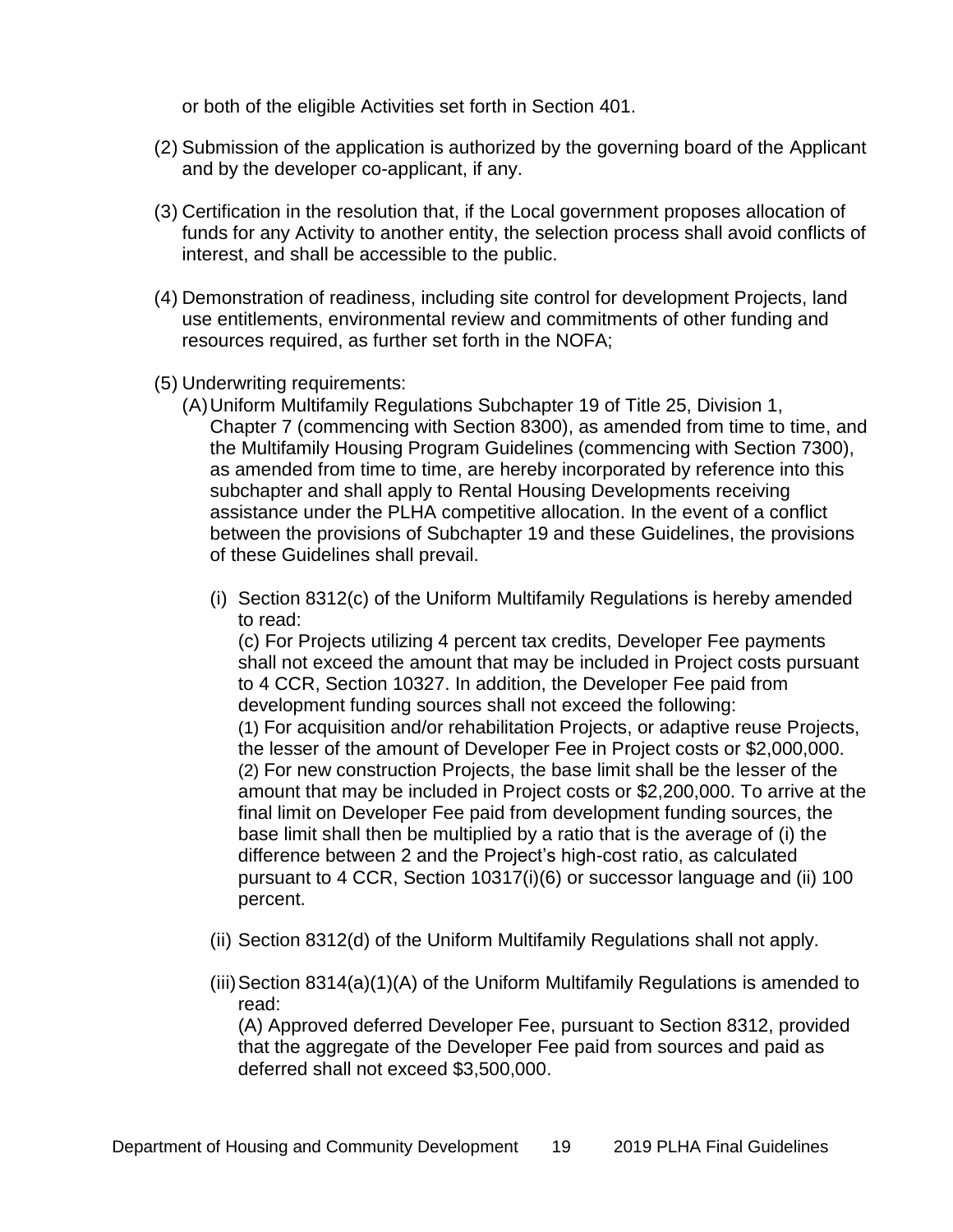- (B)Period of affordability: All assisted rental units shall be restricted for not less than 55 years.
- (C)All development Projects shall demonstrate fiscal integrity.

NOTE: Authority cited: HSC Section 50470, subdivision (d). Reference cited: HSC Section 50470, subdivision (b)(2)(B)(ii).

#### <span id="page-24-0"></span>**Section 403. Selection Criteria**

- (a) Applications submitted within a competitive funding round shall be evaluated using the following criteria. Total available points shall equal 100.
	- 1. Priority Points 25 points
		- A. Population 5 points
			- (i) If the Applicant is a county that has a population of 200,000 or less within the unincorporated areas of the county, the Applicant shall receive all points.
		- B. Prior Award 5 points
			- (i) If the Applicant did not receive an award based on the formula specified in 42 USC, Section 5306 in 2016, the Applicant shall receive all points.

And either C (i) or C (ii) or C (iii) below:

#### C. Activity

- (i) Assistance for Homeless Persons through Program Activities 15 points
	- (a) Applications to assist persons experiencing or At risk of homelessness, including, but not limited to, through programs providing rapid rehousing, or rental assistance, or operating assistance to navigation centers shall receive all points.

#### Or

- (ii) Assistance to Homeless Persons through Development of Navigation Centers– 15 points
	- (a) Applications for construction of navigation centers shall receive all points.

Or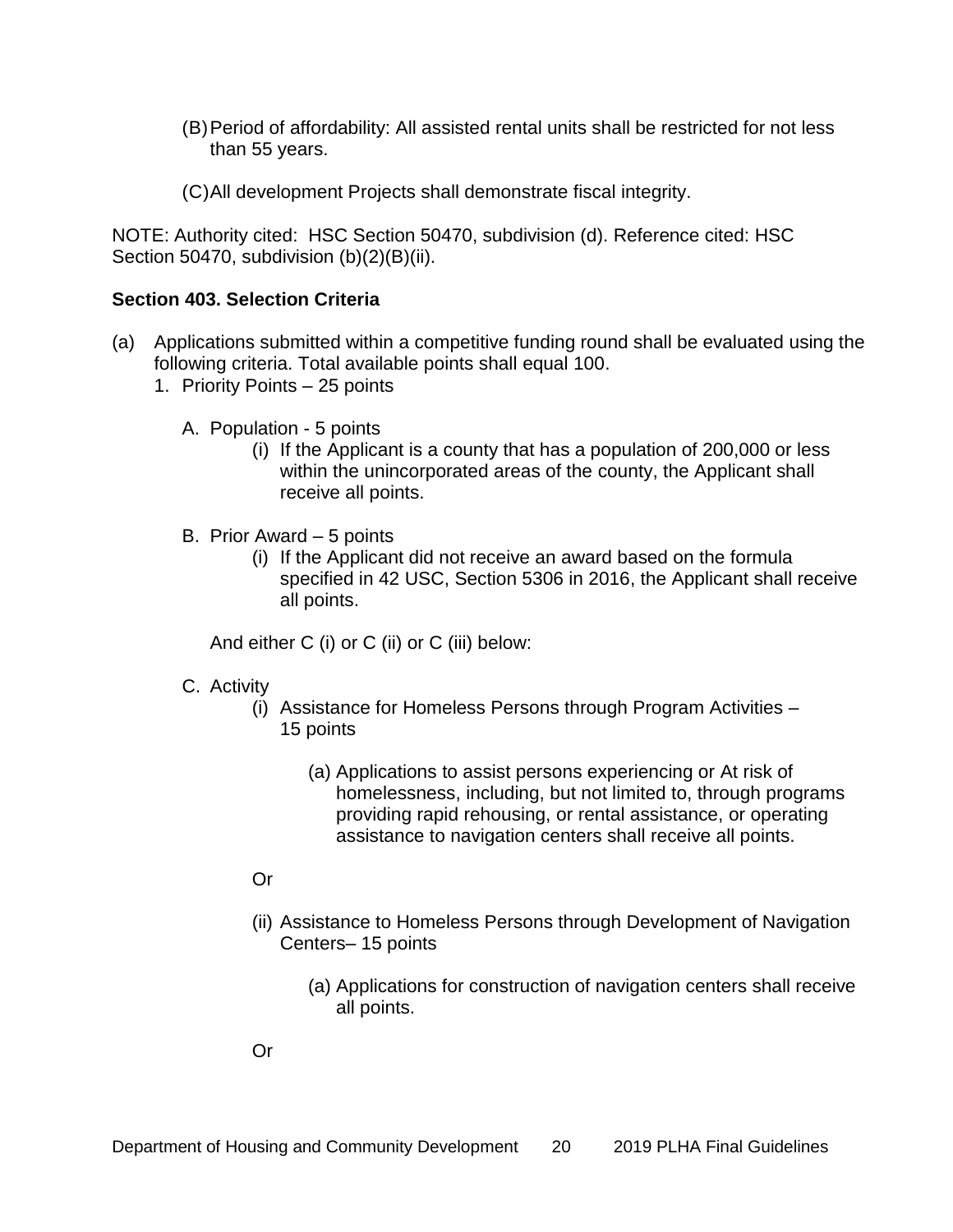- (iii) Assistance for Homeless Persons through Rental Projects 15 points
	- (a) Applications for the new construction, rehabilitation, or preservation of permanent or transitional rental housing in which all or at least 10 percent of the units are restricted to occupancy by tenants who are homeless or At risk of homelessness shall receive all points.
- 2. Evaluation Criteria 75 points Precise scoring for these factors will be set forth in the NOFA.
	- A. Community Need 30 points
		- (i) Applicants will receive up to a maximum of 30 points based on the rate of households experiencing the most severe housing need according to the most recent HUD CHAS dataset in the Applicant Local government. Applicants will receive points in proportion to this percentage.
	- B. Applicant Administrative Experience 15 points
		- (i) Applicants with prior experience administering local, state or federal affordable housing or community development programs or who have entered into a contract with an entity with prior experience in the implementation of local, state or federal affordable housing or community development programs will receive up to 15 points.
	- C. Demonstrated Capacity 30 points
		- (i) Capacity points will be based on:
			- (a) Sponsor experience in Affordable Rental Housing Development and ownership (Up to 30 points) or
			- (b) Navigation center development experience (for development of these facilities) (Up to 30 points) or
			- (c) Program Operator experience (for non-development Activities) (Up to 30 points)
- (b) Where applications requesting funds for more than one eligible Activity pursuant to Section 401 are permitted by the NOFA, each Activity will receive a separate score for each rating factor, and have an individual Activity total. It is possible that one Activity may score highly enough to receive an award, and the other Activity does not.
- (c) In the event of tied point scores and insufficient funding for both applications, the Department shall rank the tied applications as follows:
	- (1) If one of the tied applications is for an Affordable Rental Housing Development and the other is for a program Activity or development of a navigation center, the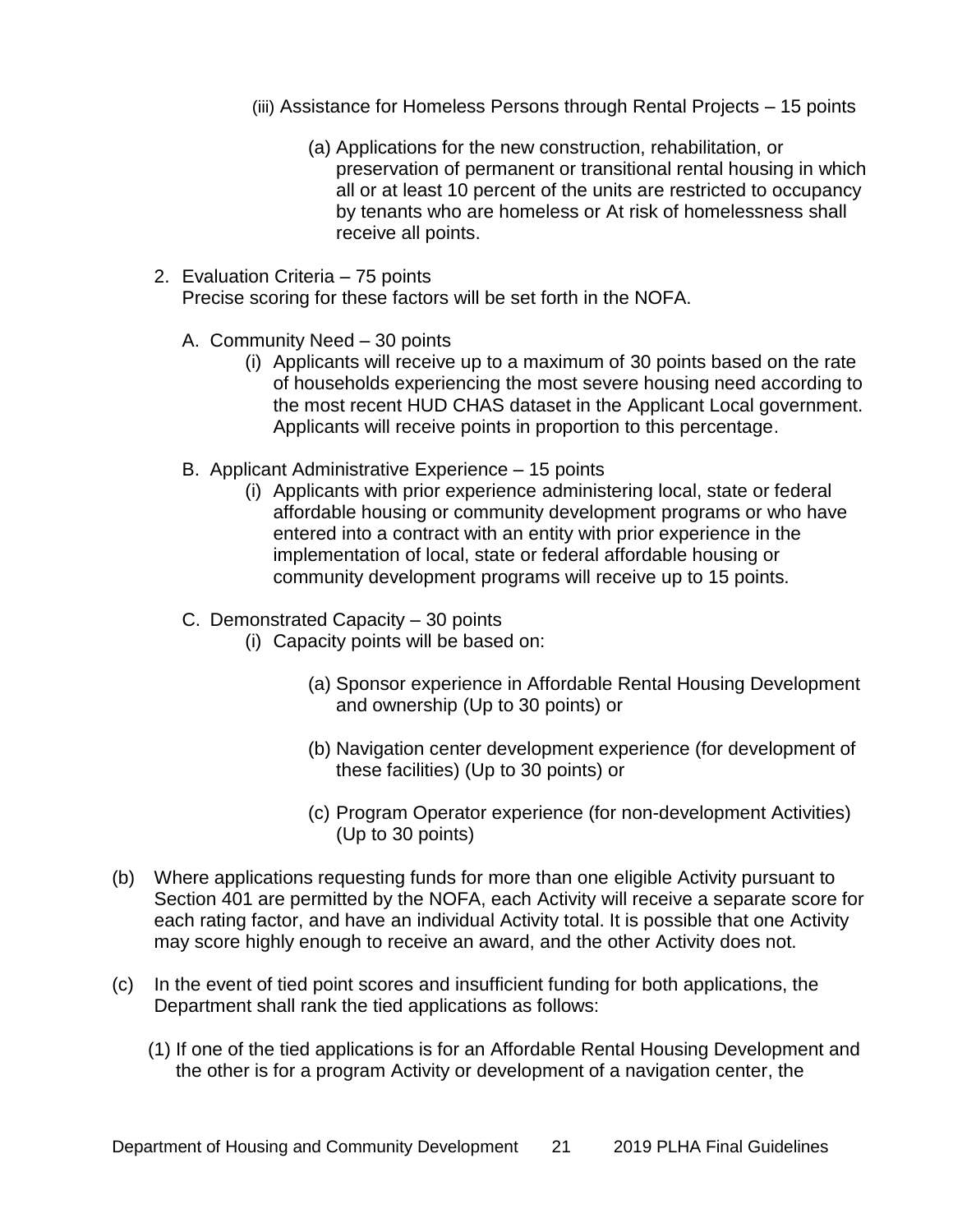Affordable Rental Housing Development application will be selected for funding;

- (2) If one of the tied applications is for a navigation center and the other is for a program Activity, the navigation center will be selected for funding;
- (3) If both of the tied applications are for Affordable Rental Housing Developments, the Project with the lowest weighted average affordability of Restricted Units will be selected;
- (4) If both of the tied applications are for navigation centers, the facility that provides overnight shelter to the greatest number of people will be selected;
- (5) If both of the tied applications are for programs, the Local government with the highest rate of households experiencing the most severe housing need according to the most recent HUD CHAS dataset will be selected.
- (d) In the event there are insufficient funds to fulfill the entire funding request for the next highest scored application (Application A), the Department will determine whether Application A is feasible without the full funding request. If Application A is not feasible without full funding, the Department may offer the remaining funds to the application whose score is immediately below Application A. If the remaining funds are insufficient to fulfill the funding request for that application (Application B), the Department will again determine whether this application is feasible without the full funding request. If Application B is not feasible without the full funding request, the Department will perform the same analysis for the application whose score is immediately below Application B.

NOTE: Authority cited: HSC Section 50470, subdivision (d). Reference cited: HSC Section 50470, subdivision  $(b)(2)(B)(i)(i)(ia)$  and subdivision  $(b)(2)(B)(ii)(V)$ .

# <span id="page-26-0"></span>**Section 404. Application Review**

- (a) Applicants must submit a complete application by the deadline stated in the NOFA in order to be eligible for funding. Application forms provided by the Department will be available upon release of the NOFA and will require Applicants to submit the forms and other documents to demonstrate that the Local government has met threshold requirements. The application will require submission of documentation adequate to demonstrate that the application has earned the appropriate number of points.
- (b) The Department may request additional information to complete its review, provided that the new information would not affect scoring.
- (c) Applications recommended for funding are subject to conditions specified by the Department. Applicants will receive an official letter of award after the Department approves funding recommendations.

NOTE: Authority cited: HSC Section 50470, subdivision (d). Reference cited: HSC Section 50470, subdivision (b)(2)(B)(ii).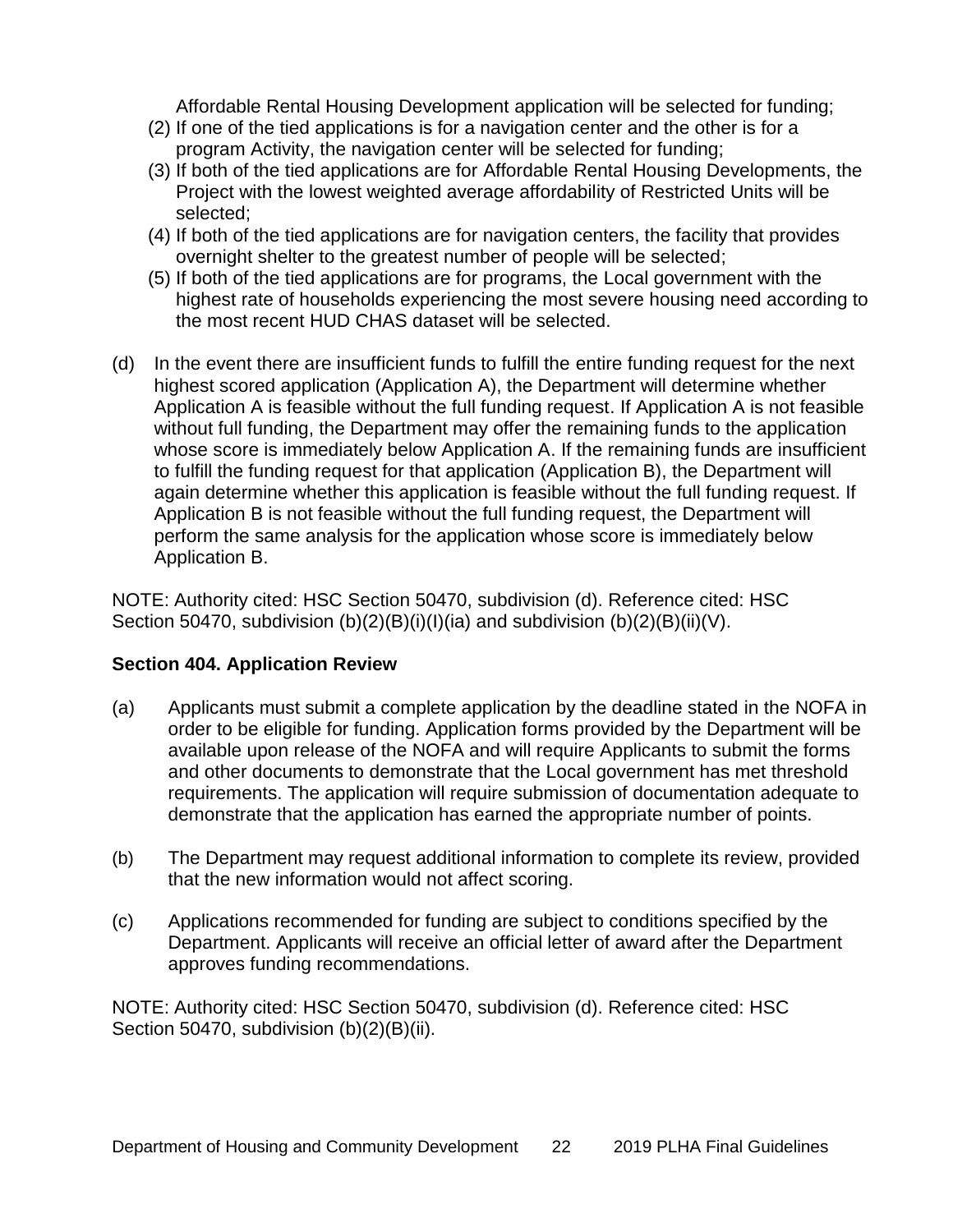# <span id="page-27-0"></span>**Section 405. Deadlines and Funding Requirements**

- (a) Applicants will be required to enter into a state Standard Agreement (Standard Agreement) that will set forth conditions for funding and milestones that are required to be met.
- (b) After the Standard Agreement and attachments have been finalized, the Local government will follow provided instructions for signing all required documents. The Local government must submit all supporting materials and a signed Standard Agreement within the timeline provided in the instructions or risk forfeiting the grant award.
- (c) Except for predevelopment expenses for construction projects funded by PLHA and the costs to develop and prepare the PLHA application, no costs incurred more than one year prior to commitment by the Local government may be paid from PLHA funds. Reimbursement of expenses to prepare the PLHA application is subject to the cap on administrative fees.
- (d) Grant funds shall not be disbursed until:
	- (1) the Department authorizes loan closing, in the case of development projects; or
	- (2) all general and special conditions have been complied with, in the case of other Activities.
- (e) If funds are used for the development of an Affordable Rental Housing Development, the Local government shall make the PLHA assistance in the form of a low-interest, deferred loan to the Sponsor of the project. The loan shall be evidenced through a Promissory Note secured by a Deed of Trust, and a Regulatory Agreement shall restrict occupancy and rents in accordance with the Department-approved underwriting of the project for at least 55 years.

NOTE: Authority cited: HSC Section 50470, subdivision (d). Reference cited: HSC Section 50470, subdivision (b)(2)(B)(ii)(VI).

# <span id="page-27-1"></span>**ARTICLE V. ADMINISTRATION**

#### <span id="page-27-2"></span>**Section 500. Accounting Records**

- (a) The grantee shall establish a separate ledger account for receipts and expenditures of grant funds and maintain expenditure details in accordance with the approved work plan, budget, and schedule. Separate bank accounts are not required.
- (b) The grantee shall maintain documentation of its financial records for expenditures incurred during the course of the PLHA Activity in accordance with generally accepted accounting principles. Such records shall be kept for at least five years after the close-out report is submitted to the Department.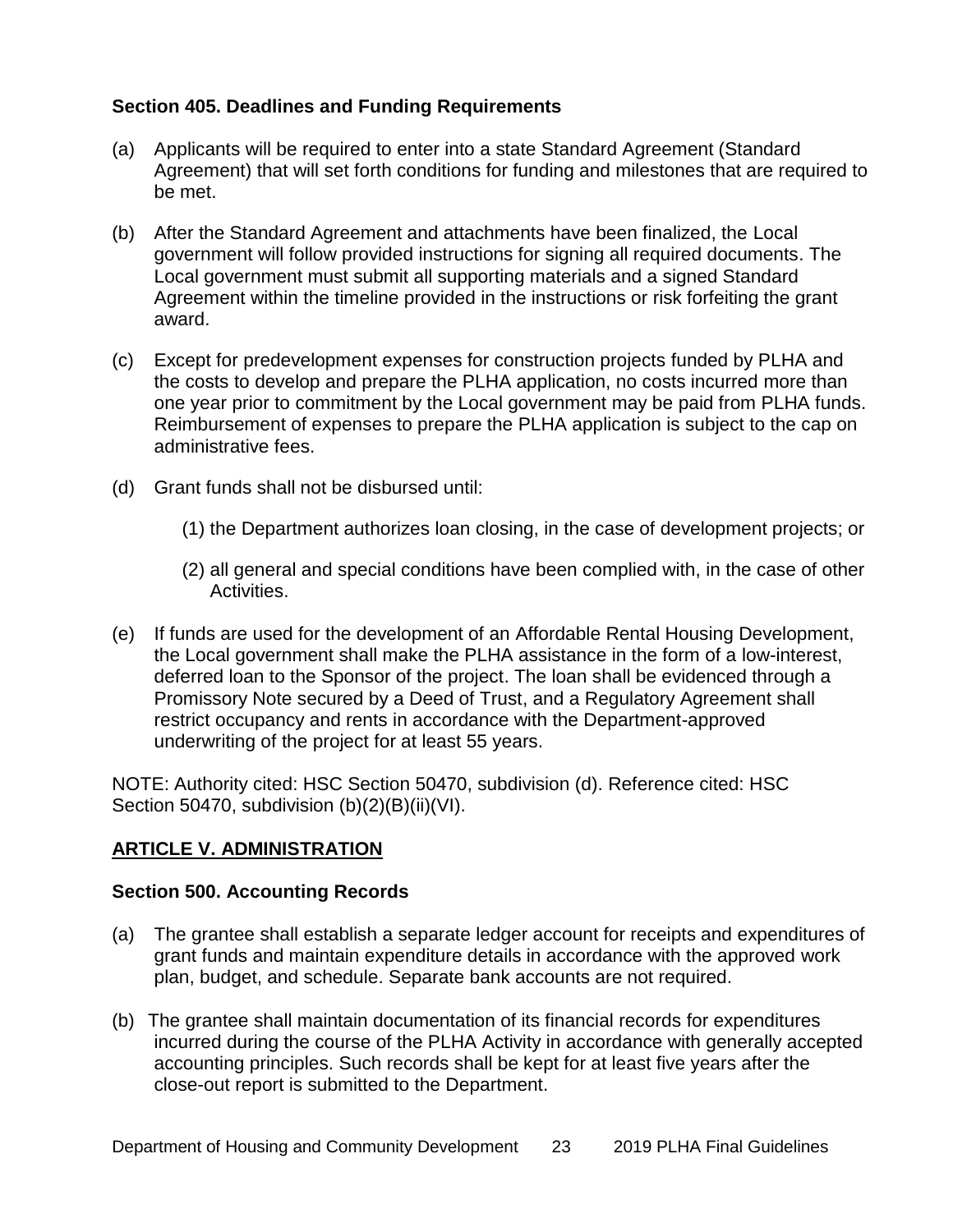(c) The Department or its designated representative shall have the right to review and copy any records and supporting documentation pertaining to the PLHA grant.

NOTE: Authority cited: HSC Section 50470, subdivision (d). Reference cited: HSC Section 50470, subdivision (b)(2)(B)(ii)(III) and subdivision (b)(2)(B)(IV) and subdivision (b)(3).

#### <span id="page-28-0"></span>**Section 501. Audits/Monitoring of Project Files**

- (a) Grantee shall maintain PLHA files which, at a minimum, should include the following information and reports:
	- 1) Project/Activity description
	- 2) Land/site Information
	- 3) Planning & zoning history (as appropriate)
	- 4) Records of public hearings and public comments
	- 5) Relocation needs (as appropriate)
	- 6) Contracts, loan and grant agreements, Standard Agreement
	- 7) Environmental records & reports/findings (as appropriate)
	- 8) Design/engineering reports & plans (as appropriate)
	- 9) Description of targeted beneficiaries, services to be provided, household incomes, special needs
	- 10)PLHA Activity costs, invoices, purchase orders, sources and uses of funds for PLHA Activities, terms & conditions of financings, draws and all supporting documentation, change orders (as appropriate)
	- 11)Activity schedule and amendments
	- 12)History of Plan amendments
	- 13)Procurement policy used for PLHA Activity(ies)
- (b) The grantee shall maintain such records for possible audit for a minimum of three years after the close-out report is submitted, unless a longer period of records retention is stipulated in the Standard Agreement.
- (c) The grantee shall be responsible for monitoring Rental Housing Developments that received PLHA funds for the term of the loan, including, but not limited to, the Projects' compliance with the occupancy and rent requirements set forth in the Regulatory Agreement, compliance with reserve requirements, and the compliance with habitability standards.
- (d) The grantee shall be responsible for monitoring AOWH loans to assure that the homes remain Owner-occupied.
- (e) If requested by the Department, the grantee shall obtain a report from a qualified,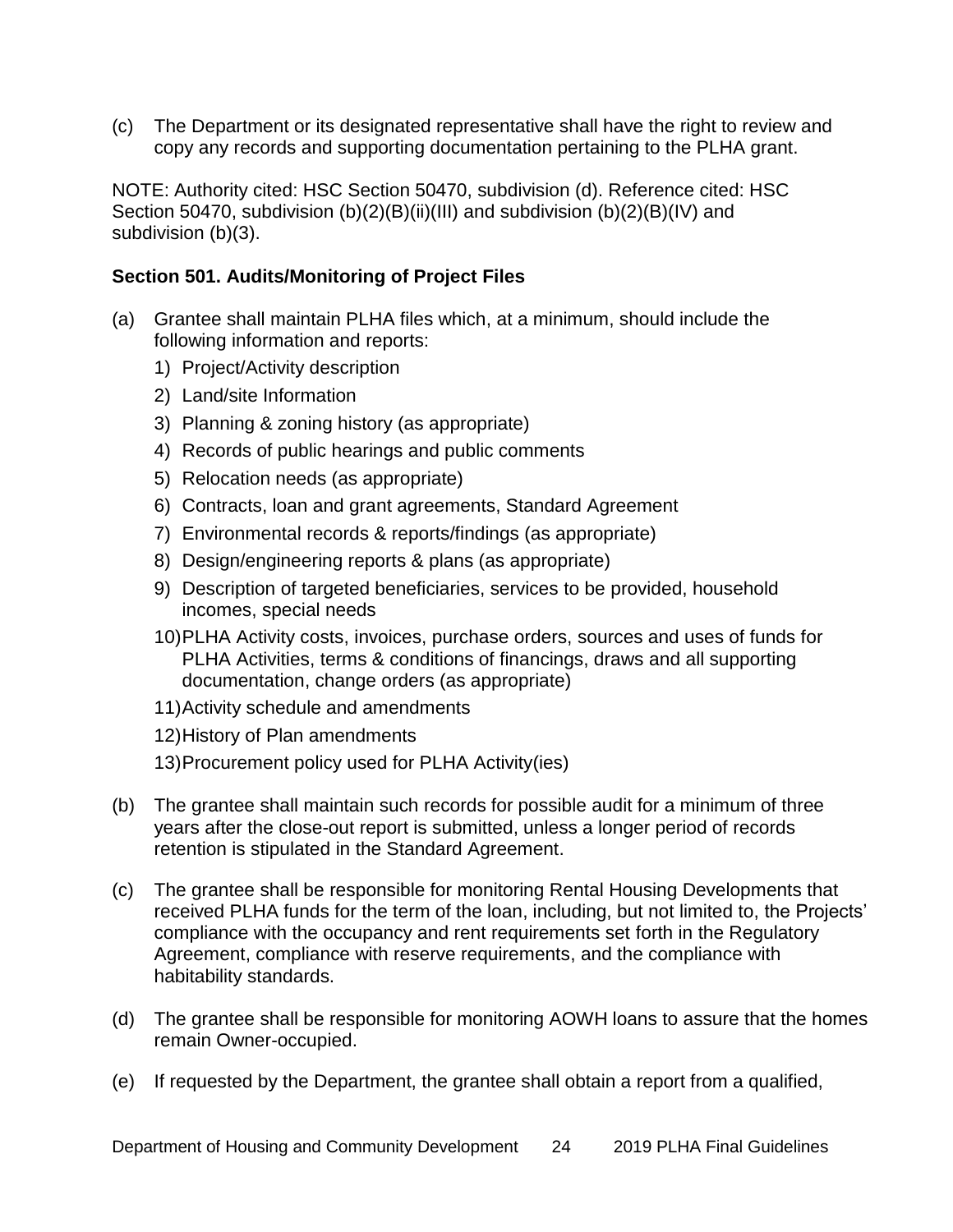licensed third party that certifies to the amounts of disbursement and identifies the specific Activities for which the disbursements were made. Such a report is permitted to be a component of the A-133 audit.

NOTE: Authority cited: HSC Section 50470, subdivision (d). Reference cited: HSC Section 50470, subdivision (b)(2)(B)(ii)(IV) and subdivision (b)(3).

# <span id="page-29-0"></span>**Section 502. Cancellation and Termination**

- (a) In the event that it is determined, at the sole discretion of the Department, that the grantee is not meeting the terms and conditions of the Standard Agreement, the Department shall issue a notice to stop work. Immediately upon receiving the written notice to stop work, the grantee shall cease all work under the Standard Agreement. The Department has the sole discretion to determine the grantee's compliance with the terms and conditions after issuance of a stop work order, and to deliver a written notice to the grantee to resume work under this Standard Agreement.
- (b) The Department shall terminate the Standard Agreement if the grantee is not in compliance with the Guidelines or the terms and conditions of the Standard Agreement. At least 30 days prior to the effective date of the termination of the Standard Agreement, the Department shall provide written notice to the grantee of its intent to cancel the funding allocation. The notice shall specify the reason for early termination and may permit the grantee or the Department to cure any deficiency(ies) prior to the early termination date. The grantee will submit requested documents to the Department within 30 days of the early termination notice.
- (c) Failure to meet reporting requirements will result in notice to the grantee that it must satisfactorily cure any deficiencies within three months of the notice or it will forfeit the following year's PLHA formula allocation and be ineligible for a competitive award. The Local government will forfeit subsequent PLHA formula allocations and be ineligible for a competitive award until the Department determines that the Local government has met reporting requirements.
- (d) The Department may, as it deems appropriate or necessary, request the repayment of funds from a Local government or offset future years' funds, or pursue any other remedies available to it by law for failure to comply with the Guidelines and/or the terms and conditions of the Standard Agreement.
- (e) Co-Applicants may be adversely impacted by a notice to stop work and/or termination if one grantee is deemed by the Department to not meet the terms and conditions of the Standard Agreement, or fails to meet the reporting requirements outlined in Section 503.

NOTE: Authority cited: HSC Section 50470, subdivision (d). Reference cited: HSC Section 50470, subdivision (b)(2)(B)(ii)(IV) and subdivision (b)(3).